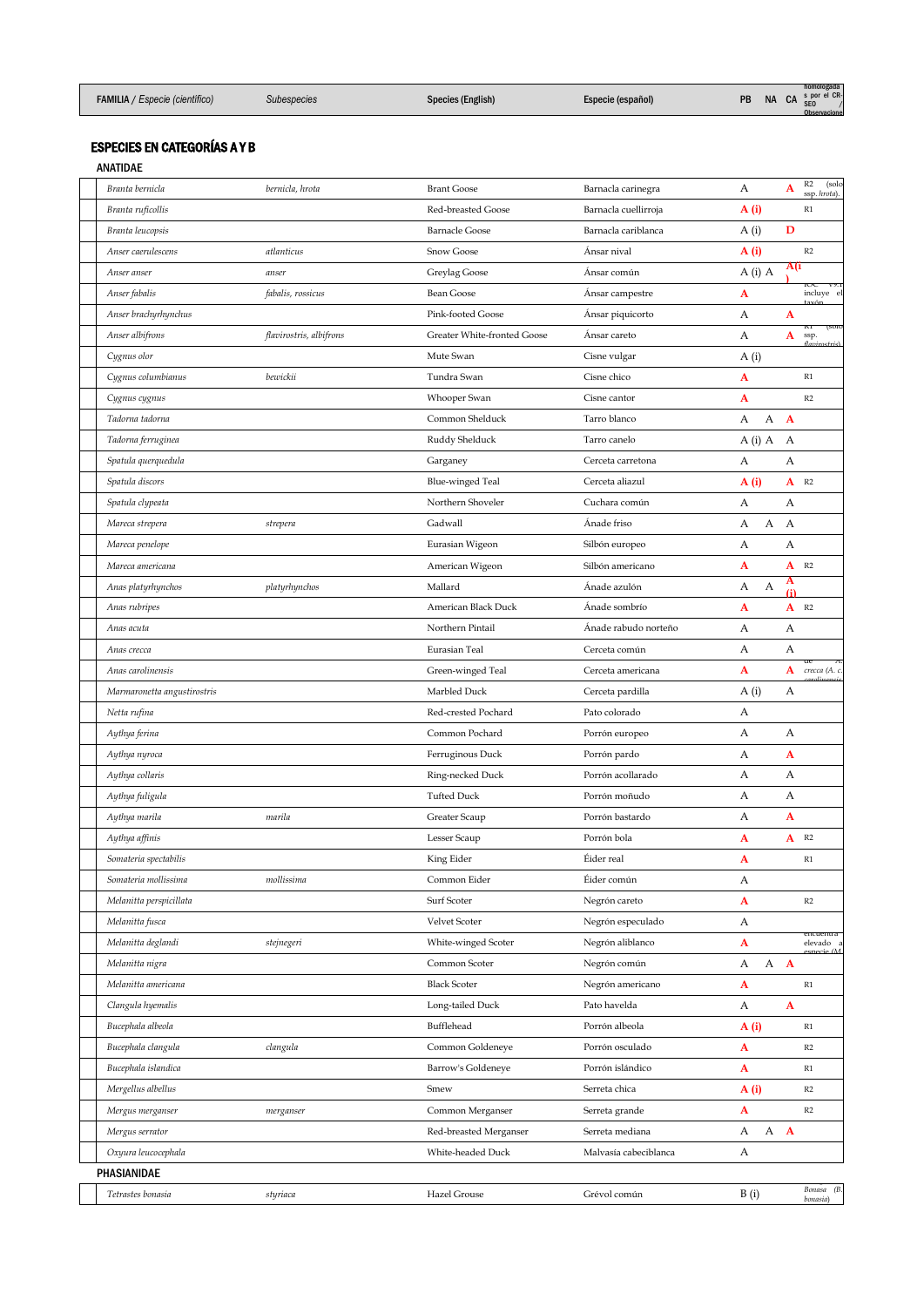| FAMILIA / Especie (científico)       | Subespecies              | Species (English)             | Especie (español)                      | PB   | NA CA    |                    | homologada<br>s por el CR-<br>SEO /<br>Observacione |
|--------------------------------------|--------------------------|-------------------------------|----------------------------------------|------|----------|--------------------|-----------------------------------------------------|
| Tetrao urogallus                     | cantabricus, aquitanicus | Western Capercaillie          | Urogallo común                         | А    |          |                    |                                                     |
| Lagopus muta                         | pyrenaica                | Rock Ptarmigan                | Lagópodo alpino                        | А    |          |                    |                                                     |
| Alectoris barbara                    | koenigi, barbara         | Barbary Partridge             | Perdiz moruna                          |      | А<br>(i) | C                  |                                                     |
| Alectoris rufa                       | hispanica, intercedens   | Red-legged Partridge          | Perdiz roja                            | A(i) |          | C                  |                                                     |
| Perdix perdix                        | hispaniensis             | Grey Partridge                | Perdiz pardilla                        | A(i) |          |                    |                                                     |
| Coturnix coturnix                    | coturnix, confisa        | Common Quail                  | Codorniz común                         | А    | A        | А                  | pendiente<br>de revisión                            |
| GAVIIDAE                             |                          |                               |                                        |      |          |                    |                                                     |
| Gavia stellata                       |                          | Red-throated Loon             | Colimbo chico                          | А    |          |                    |                                                     |
| Gavia arctica                        | arctica                  | Black-throated Loon           | Colimbo ártico                         | А    |          | A                  |                                                     |
| Gavia pacifica                       |                          | Pacific Loon                  | Colimbo del Pacífico                   | A    |          |                    | $\mathbb{R}1$                                       |
| Gavia immer                          |                          | Common Loon                   | Colimbo grande                         | А    | A        | $\mathbf{A}$       |                                                     |
| OCEANITIDAE                          |                          |                               |                                        |      |          |                    |                                                     |
| Oceanites oceanicus                  | <b>ASD</b>               | Wilson's Storm Petrel         | Paíño de Wilson                        | А    | A        | A                  |                                                     |
| Pelagodroma marina                   | hypoleuca                | White-faced Storm Petrel      | Paíño pechialbo                        | A    |          | А                  | (excepto                                            |
| Fregetta tropica                     | tropica                  | Black-bellied Storm Petrel    | Paíño ventrinegro                      |      |          | $A$ R <sub>1</sub> |                                                     |
| DIOMEDEIDAE                          |                          |                               |                                        |      |          |                    |                                                     |
| Thalassarche melanophris             |                          | <b>Black-browed Albatross</b> | Albatros ojeroso                       | A    |          |                    | R1                                                  |
| HYDROBATIDAE                         |                          |                               |                                        |      |          |                    |                                                     |
| Hydrobates pelagicus                 | pelagicus, melitensis    | European Storm Petrel         | Paíño europeo                          | А    | A A      |                    |                                                     |
| Oceanodroma castro                   |                          | Band-rumped Storm Petrel      | Paíño de Madeira                       | A    |          | А                  | Asignada<br>al género                               |
| Oceanodroma monorhis                 |                          | Swinhoe's Storm Petrel        | Paíño de Swinhoe                       | A    |          | A                  | <del>Hydrobates</del><br>(H.                        |
| Oceanodroma leucorhoa                | leucorhoa                | Leach's Storm Petrel          | Paíño boreal                           | А    | A        | А                  | (Ĥ.<br>leucorhous)                                  |
| PROCELLARIIDAE                       |                          |                               |                                        |      |          |                    |                                                     |
| Fulmarus glacialis                   | auduboni                 | Northern Fulmar               | Fulmar boreal                          | А    |          | A                  |                                                     |
| Daption capense                      | <b>ASD</b>               | Cape Petrel                   | Petrel damero                          | A    |          |                    | $\mathbb{R}1$                                       |
| Pterodroma madeira                   |                          | Zino's Petrel                 | Petrel freira                          | A    |          |                    | R1                                                  |
| Pterodroma feae / Pterodroma deserta |                          | Fea's Petrel/Desertas Petrel  | Petrel gongón/Petrel de las Desertas A |      |          | A                  | R1                                                  |
| Pterodroma hasitata                  |                          | <b>Black-capped Petrel</b>    | Petrel antillano                       | A    |          |                    | $\mathbb{R}1$                                       |
| Calonectris diomedea                 |                          | Scopoli's Shearwater          | Pardela cenicienta mediterránea        | А    | А        | A                  |                                                     |
| Calonectris borealis                 |                          | Cory's Shearwater             | Pardela cenicienta canaria             | А    | А        | А                  |                                                     |
| Calonectris edwardsii                |                          | Cape Verde Shearwater         | Pardela cenicienta caboverdiana        |      |          | $A$ R <sub>1</sub> |                                                     |
| Ardenna grisea                       |                          | Sooty Shearwater              | Pardela sombría                        | А    | А        | A                  |                                                     |
| Ardenna gravis                       |                          | Great Shearwater              | Pardela capirotada                     | А    | A A      |                    |                                                     |
| Puffinus puffinus                    |                          | Manx Shearwater               | Pardela pichoneta                      | А    | Α        | А                  |                                                     |
| Puffinus yelkouan                    |                          | Yelkouan Shearwater           | Pardela mediterránea                   | А    | А        |                    |                                                     |
| Puffinus mauretanicus                |                          | <b>Balearic Shearwater</b>    | Pardela balear                         | А    | А        | $\mathbf{A}$       |                                                     |
| Puffinus baroli                      |                          | <b>Barolo Shearwater</b>      | Pardela chica                          | A    |          | А                  | $\hat{P}$<br>de                                     |
| Puffinus boydi                       |                          | Boyd's Shearwater             | Pardela chica de Cabo Verde            |      |          | A                  | de<br>p<br><i>lherminieri</i>                       |
| Bulweria bulwerii                    |                          | <b>Bulwer's Petrel</b>        | Petrel de Bulwer                       | A    |          | А                  | (excepto                                            |
| PODICIPEDIDAE                        |                          |                               |                                        |      |          |                    |                                                     |
| Tachybaptus ruficollis               | ruficollis               | Little Grebe                  | Zampullín común                        | А    | А        | $\mathbf{A}$       |                                                     |
| Podilymbus podiceps                  | ¿podiceps?               | Pied-billed Grebe             | Zampullín picogrueso                   | A    |          | $A$ $R1$           |                                                     |
| Podiceps grisegena                   | grisegena                | Red-necked Grebe              | Somormujo cuellirrojo                  | A    |          |                    | R2                                                  |
| Podiceps cristatus                   | cristatus                | Great Crested Grebe           | Somormujo lavanco                      | А    | А        | $\mathbf{A}$       |                                                     |
| Podiceps auritus                     | auritus                  | Horned Grebe                  | Zampullín cuellirrojo                  | А    |          |                    |                                                     |
| Podiceps nigricollis                 | nigricollis              | <b>Black-necked Grebe</b>     | Zampullín cuellinegro                  | А    |          | А                  |                                                     |
| PHOENICOPTERIDAE                     |                          |                               |                                        |      |          |                    |                                                     |
| Phoenicopterus roseus                |                          | Greater Flamingo              | Flamenco común                         | А    | А        | $\mathbf{A}$       |                                                     |
| Phoeniconaias minor                  |                          | Lesser Flamingo               | Flamenco enano                         | A(i) |          | A<br>(i)           |                                                     |
| PHAETHONTIDAE                        |                          |                               |                                        |      |          |                    |                                                     |
| Phaethon aethereus                   | mesonauta                | Red-billed Tropicbird         | Rabijunco etéreo                       | A    |          | А                  | (excepto                                            |
| CICONIIDAE                           |                          |                               |                                        |      |          |                    |                                                     |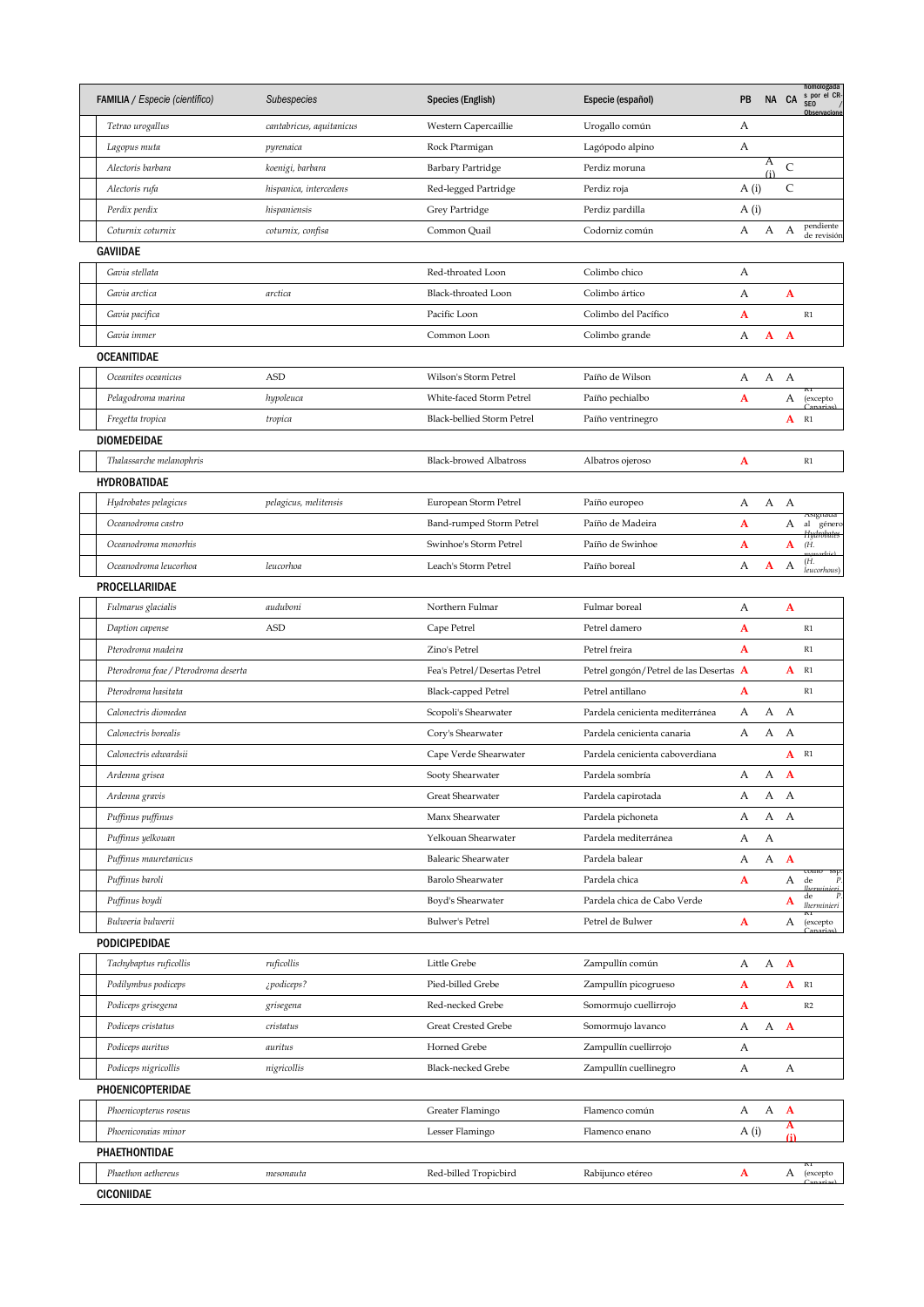| <b>Black Stork</b><br>А<br>А<br>$\mathbf{A}$<br>Ciconia nigra<br>Cigüeña negra<br>А<br>А<br>Ciconia ciconia<br>White Stork<br>А<br>ciconia<br>Cigüeña blanca<br><b>THRESKIORNITHIDAE</b><br>(excepto<br>$A(i) C^*$<br>población<br>Geronticus eremita<br>Northern Bald Ibis<br>Ibis eremita<br>А<br>A<br>Plegadis falcinellus<br>Glossy Ibis<br>Morito común<br>А<br>А<br>A<br>Platalea leucorodia<br>Eurasian Spoonbill<br>А<br>leucorodia<br>Espátula común<br>ARDEIDAE<br>А<br>Botaurus stellaris<br>stellaris<br>Eurasian Bittern<br>А<br>$\mathbf{A}$<br>Avetoro común<br>A<br>$A$ R <sub>1</sub><br>American Bittern<br>Botaurus lentiginosus<br>Avetoro lentiginoso<br>А<br>А<br>Little Bittern<br>Avetorillo común<br>А<br>Ixobrychus minutus<br>minutus<br>$A$ R <sub>1</sub><br>Ixobrychus sturmii<br>Dwarf Bittern<br>Avetorillo plomizo<br>А<br>Nycticorax nycticorax<br>Black-crowned Night Heron<br>А<br>А<br>nycticorax<br>Martinete común<br>В.<br>striate<br>A<br>Butorides virescens<br>ASD<br>Green Heron<br>Garcilla verde<br>por HBW/<br>А<br>А<br>Ardeola ralloides<br>Garcilla cangrejera<br>А<br>Squacco Heron<br>роппріса<br>Α<br>А<br>Bubulcus ibis<br>ibis<br>Cattle Egret<br>Garcilla bueyera<br>А<br>siguiendo<br>А<br>Grey Heron<br>Garza real<br>А<br>А<br>Ardea cinerea<br>cinerea<br><b>ASD</b><br>$A$ R <sub>1</sub><br>Ardea herodias<br>Great Blue Heron<br>Garza azulada<br>А<br>А<br>А<br>Ardea purpurea<br>Purple Heron<br>Garza imperial<br>purpurea<br>А<br>$\mathbf{A}$<br>А<br>Ardea alba<br>alba<br>Garceta grande<br>Great Egret<br>$A$ R <sub>1</sub><br>¿ruficollis?<br>Tricolored Heron<br>Garceta tricolor<br>Egretta tricolor<br>А<br>Little Egret<br>Garceta común<br>А<br>А<br>Egretta garzetta<br>garzetta<br>A<br>A<br>R2<br>Egretta gularis<br>Western Reef Heron<br>gularis<br>Garceta dimorfa<br>PELECANIDAE<br>$\mathbb{R}2$<br>Pelecanus onocrotalus<br>Great White Pelican<br>A (i)<br>Pelícano común<br><b>FREGATIDAE</b><br>A<br>$\mathbb{R}1$<br>Fregata magnificens<br>Magnificent Frigatebird<br>Rabihorcado magnífico<br>SULIDAE<br>А<br>Morus bassanus<br>Northern Gannet<br>Alcatraz atlántico<br>А<br>A<br>$\mathbb{R}1$<br>Sula dactylatra<br>¿dactylatra?<br>Masked Booby<br>A<br>Piquero enmascarado<br>Red-footed Booby<br>A<br>A<br>R1<br>Sula sula<br>¿sula?<br>Piquero patirrojo<br>¿leucogaster?<br>A<br>A<br>R1<br>Sula leucogaster<br>Brown Booby<br>Piquero pardo<br>PHALACROCORACIDAE<br>A<br>Microcarbo pygmaeus<br>Pygmy Cormorant<br>Cormorán pigmeo<br>R1<br>${\bf A}$<br>R1<br><i>zauritus?</i><br>Double-crested Cormorant<br>Cormorán orejudo<br>Phalacrocorax auritus<br>aristotelis, desmarestii<br>А<br>А<br>Phalacrocorax aristotelis<br>European Shag<br>Cormorán moñudo<br>А<br>Phalacrocorax carbo<br>carbo, sinensis<br>Great Cormorant<br>Cormorán grande<br>А<br>А<br>PANDIONIDAE<br>Pandion haliaetus<br>haliaetus<br>Osprey<br>Águila pescadora<br>$A(i)$ $A$ $A$<br><b>ACCIPITRIDAE</b><br>А<br>Elanus caeruleus<br>caeruleus<br>Elanio común<br>А<br>Black-winged Kite<br><b>Bearded Vulture</b><br>A(i)<br>Gypaetus barbatus<br>barbatus<br>Quebrantahuesos<br>А<br>A<br>Neophron percnopterus<br>Egyptian Vulture<br>Alimoche común<br>А<br>majorensis, percnopterus<br>Α<br>$\mathbf{A}$<br>А<br>Pernis apivorus<br>European Honey Buzzard<br>Abejero europeo<br>$A$ R <sub>1</sub><br>Elanoides forficatus<br>Swallow-tailed Kite<br>Elanio tijereta<br>¿forficatus?<br>Buitre dorsiblanco africano<br>A<br>$\mathbb{R}1$<br>Gyps africanus<br>White-backed Vulture<br>А<br>А<br>Gyps rueppelli<br>rueppelli<br>Rüppell's Vulture<br>Buitre moteado<br>A<br>А<br>fulvus<br>Griffon Vulture<br>Gyps fulvus<br>Buitre leonado<br>A (i) A<br>Aegypius monachus<br>Cinereous Vulture<br>Buitre negro<br>A A<br>А<br>Circaetus gallicus<br>gallicus<br>Short-toed Snake Eagle<br>Culebrera europea<br>A<br>$\mathbb{R}1$<br>Terathopius ecaudatus<br>Bateleur<br>Águila volatinera<br>A<br>R2<br>Clanga pomarina<br>Lesser Spotted Eagle<br>Águila pomerana | FAMILIA / Especie (científico) | Subespecies | Species (English) | Especie (español) | PB | NA CA | homologada<br>s por el CR-<br>SEO<br>Observacione |
|------------------------------------------------------------------------------------------------------------------------------------------------------------------------------------------------------------------------------------------------------------------------------------------------------------------------------------------------------------------------------------------------------------------------------------------------------------------------------------------------------------------------------------------------------------------------------------------------------------------------------------------------------------------------------------------------------------------------------------------------------------------------------------------------------------------------------------------------------------------------------------------------------------------------------------------------------------------------------------------------------------------------------------------------------------------------------------------------------------------------------------------------------------------------------------------------------------------------------------------------------------------------------------------------------------------------------------------------------------------------------------------------------------------------------------------------------------------------------------------------------------------------------------------------------------------------------------------------------------------------------------------------------------------------------------------------------------------------------------------------------------------------------------------------------------------------------------------------------------------------------------------------------------------------------------------------------------------------------------------------------------------------------------------------------------------------------------------------------------------------------------------------------------------------------------------------------------------------------------------------------------------------------------------------------------------------------------------------------------------------------------------------------------------------------------------------------------------------------------------------------------------------------------------------------------------------------------------------------------------------------------------------------------------------------------------------------------------------------------------------------------------------------------------------------------------------------------------------------------------------------------------------------------------------------------------------------------------------------------------------------------------------------------------------------------------------------------------------------------------------------------------------------------------------------------------------------------------------------------------------------------------------------------------------------------------------------------------------------------------------------------------------------------------------------------------------------------------------------------------------------------------------------------------------------------------------------------------------------------------------------------------------------------------------------------------------------------------------------------------------------------------------------------------------------------------------------------------------------------------------------------------------------------------------------------------------------------------------------------------------------------------------------------------------------------------|--------------------------------|-------------|-------------------|-------------------|----|-------|---------------------------------------------------|
|                                                                                                                                                                                                                                                                                                                                                                                                                                                                                                                                                                                                                                                                                                                                                                                                                                                                                                                                                                                                                                                                                                                                                                                                                                                                                                                                                                                                                                                                                                                                                                                                                                                                                                                                                                                                                                                                                                                                                                                                                                                                                                                                                                                                                                                                                                                                                                                                                                                                                                                                                                                                                                                                                                                                                                                                                                                                                                                                                                                                                                                                                                                                                                                                                                                                                                                                                                                                                                                                                                                                                                                                                                                                                                                                                                                                                                                                                                                                                                                                                                                                  |                                |             |                   |                   |    |       |                                                   |
|                                                                                                                                                                                                                                                                                                                                                                                                                                                                                                                                                                                                                                                                                                                                                                                                                                                                                                                                                                                                                                                                                                                                                                                                                                                                                                                                                                                                                                                                                                                                                                                                                                                                                                                                                                                                                                                                                                                                                                                                                                                                                                                                                                                                                                                                                                                                                                                                                                                                                                                                                                                                                                                                                                                                                                                                                                                                                                                                                                                                                                                                                                                                                                                                                                                                                                                                                                                                                                                                                                                                                                                                                                                                                                                                                                                                                                                                                                                                                                                                                                                                  |                                |             |                   |                   |    |       |                                                   |
|                                                                                                                                                                                                                                                                                                                                                                                                                                                                                                                                                                                                                                                                                                                                                                                                                                                                                                                                                                                                                                                                                                                                                                                                                                                                                                                                                                                                                                                                                                                                                                                                                                                                                                                                                                                                                                                                                                                                                                                                                                                                                                                                                                                                                                                                                                                                                                                                                                                                                                                                                                                                                                                                                                                                                                                                                                                                                                                                                                                                                                                                                                                                                                                                                                                                                                                                                                                                                                                                                                                                                                                                                                                                                                                                                                                                                                                                                                                                                                                                                                                                  |                                |             |                   |                   |    |       |                                                   |
|                                                                                                                                                                                                                                                                                                                                                                                                                                                                                                                                                                                                                                                                                                                                                                                                                                                                                                                                                                                                                                                                                                                                                                                                                                                                                                                                                                                                                                                                                                                                                                                                                                                                                                                                                                                                                                                                                                                                                                                                                                                                                                                                                                                                                                                                                                                                                                                                                                                                                                                                                                                                                                                                                                                                                                                                                                                                                                                                                                                                                                                                                                                                                                                                                                                                                                                                                                                                                                                                                                                                                                                                                                                                                                                                                                                                                                                                                                                                                                                                                                                                  |                                |             |                   |                   |    |       |                                                   |
|                                                                                                                                                                                                                                                                                                                                                                                                                                                                                                                                                                                                                                                                                                                                                                                                                                                                                                                                                                                                                                                                                                                                                                                                                                                                                                                                                                                                                                                                                                                                                                                                                                                                                                                                                                                                                                                                                                                                                                                                                                                                                                                                                                                                                                                                                                                                                                                                                                                                                                                                                                                                                                                                                                                                                                                                                                                                                                                                                                                                                                                                                                                                                                                                                                                                                                                                                                                                                                                                                                                                                                                                                                                                                                                                                                                                                                                                                                                                                                                                                                                                  |                                |             |                   |                   |    |       |                                                   |
|                                                                                                                                                                                                                                                                                                                                                                                                                                                                                                                                                                                                                                                                                                                                                                                                                                                                                                                                                                                                                                                                                                                                                                                                                                                                                                                                                                                                                                                                                                                                                                                                                                                                                                                                                                                                                                                                                                                                                                                                                                                                                                                                                                                                                                                                                                                                                                                                                                                                                                                                                                                                                                                                                                                                                                                                                                                                                                                                                                                                                                                                                                                                                                                                                                                                                                                                                                                                                                                                                                                                                                                                                                                                                                                                                                                                                                                                                                                                                                                                                                                                  |                                |             |                   |                   |    |       |                                                   |
|                                                                                                                                                                                                                                                                                                                                                                                                                                                                                                                                                                                                                                                                                                                                                                                                                                                                                                                                                                                                                                                                                                                                                                                                                                                                                                                                                                                                                                                                                                                                                                                                                                                                                                                                                                                                                                                                                                                                                                                                                                                                                                                                                                                                                                                                                                                                                                                                                                                                                                                                                                                                                                                                                                                                                                                                                                                                                                                                                                                                                                                                                                                                                                                                                                                                                                                                                                                                                                                                                                                                                                                                                                                                                                                                                                                                                                                                                                                                                                                                                                                                  |                                |             |                   |                   |    |       |                                                   |
|                                                                                                                                                                                                                                                                                                                                                                                                                                                                                                                                                                                                                                                                                                                                                                                                                                                                                                                                                                                                                                                                                                                                                                                                                                                                                                                                                                                                                                                                                                                                                                                                                                                                                                                                                                                                                                                                                                                                                                                                                                                                                                                                                                                                                                                                                                                                                                                                                                                                                                                                                                                                                                                                                                                                                                                                                                                                                                                                                                                                                                                                                                                                                                                                                                                                                                                                                                                                                                                                                                                                                                                                                                                                                                                                                                                                                                                                                                                                                                                                                                                                  |                                |             |                   |                   |    |       |                                                   |
|                                                                                                                                                                                                                                                                                                                                                                                                                                                                                                                                                                                                                                                                                                                                                                                                                                                                                                                                                                                                                                                                                                                                                                                                                                                                                                                                                                                                                                                                                                                                                                                                                                                                                                                                                                                                                                                                                                                                                                                                                                                                                                                                                                                                                                                                                                                                                                                                                                                                                                                                                                                                                                                                                                                                                                                                                                                                                                                                                                                                                                                                                                                                                                                                                                                                                                                                                                                                                                                                                                                                                                                                                                                                                                                                                                                                                                                                                                                                                                                                                                                                  |                                |             |                   |                   |    |       |                                                   |
|                                                                                                                                                                                                                                                                                                                                                                                                                                                                                                                                                                                                                                                                                                                                                                                                                                                                                                                                                                                                                                                                                                                                                                                                                                                                                                                                                                                                                                                                                                                                                                                                                                                                                                                                                                                                                                                                                                                                                                                                                                                                                                                                                                                                                                                                                                                                                                                                                                                                                                                                                                                                                                                                                                                                                                                                                                                                                                                                                                                                                                                                                                                                                                                                                                                                                                                                                                                                                                                                                                                                                                                                                                                                                                                                                                                                                                                                                                                                                                                                                                                                  |                                |             |                   |                   |    |       |                                                   |
|                                                                                                                                                                                                                                                                                                                                                                                                                                                                                                                                                                                                                                                                                                                                                                                                                                                                                                                                                                                                                                                                                                                                                                                                                                                                                                                                                                                                                                                                                                                                                                                                                                                                                                                                                                                                                                                                                                                                                                                                                                                                                                                                                                                                                                                                                                                                                                                                                                                                                                                                                                                                                                                                                                                                                                                                                                                                                                                                                                                                                                                                                                                                                                                                                                                                                                                                                                                                                                                                                                                                                                                                                                                                                                                                                                                                                                                                                                                                                                                                                                                                  |                                |             |                   |                   |    |       |                                                   |
|                                                                                                                                                                                                                                                                                                                                                                                                                                                                                                                                                                                                                                                                                                                                                                                                                                                                                                                                                                                                                                                                                                                                                                                                                                                                                                                                                                                                                                                                                                                                                                                                                                                                                                                                                                                                                                                                                                                                                                                                                                                                                                                                                                                                                                                                                                                                                                                                                                                                                                                                                                                                                                                                                                                                                                                                                                                                                                                                                                                                                                                                                                                                                                                                                                                                                                                                                                                                                                                                                                                                                                                                                                                                                                                                                                                                                                                                                                                                                                                                                                                                  |                                |             |                   |                   |    |       |                                                   |
|                                                                                                                                                                                                                                                                                                                                                                                                                                                                                                                                                                                                                                                                                                                                                                                                                                                                                                                                                                                                                                                                                                                                                                                                                                                                                                                                                                                                                                                                                                                                                                                                                                                                                                                                                                                                                                                                                                                                                                                                                                                                                                                                                                                                                                                                                                                                                                                                                                                                                                                                                                                                                                                                                                                                                                                                                                                                                                                                                                                                                                                                                                                                                                                                                                                                                                                                                                                                                                                                                                                                                                                                                                                                                                                                                                                                                                                                                                                                                                                                                                                                  |                                |             |                   |                   |    |       |                                                   |
|                                                                                                                                                                                                                                                                                                                                                                                                                                                                                                                                                                                                                                                                                                                                                                                                                                                                                                                                                                                                                                                                                                                                                                                                                                                                                                                                                                                                                                                                                                                                                                                                                                                                                                                                                                                                                                                                                                                                                                                                                                                                                                                                                                                                                                                                                                                                                                                                                                                                                                                                                                                                                                                                                                                                                                                                                                                                                                                                                                                                                                                                                                                                                                                                                                                                                                                                                                                                                                                                                                                                                                                                                                                                                                                                                                                                                                                                                                                                                                                                                                                                  |                                |             |                   |                   |    |       |                                                   |
|                                                                                                                                                                                                                                                                                                                                                                                                                                                                                                                                                                                                                                                                                                                                                                                                                                                                                                                                                                                                                                                                                                                                                                                                                                                                                                                                                                                                                                                                                                                                                                                                                                                                                                                                                                                                                                                                                                                                                                                                                                                                                                                                                                                                                                                                                                                                                                                                                                                                                                                                                                                                                                                                                                                                                                                                                                                                                                                                                                                                                                                                                                                                                                                                                                                                                                                                                                                                                                                                                                                                                                                                                                                                                                                                                                                                                                                                                                                                                                                                                                                                  |                                |             |                   |                   |    |       |                                                   |
|                                                                                                                                                                                                                                                                                                                                                                                                                                                                                                                                                                                                                                                                                                                                                                                                                                                                                                                                                                                                                                                                                                                                                                                                                                                                                                                                                                                                                                                                                                                                                                                                                                                                                                                                                                                                                                                                                                                                                                                                                                                                                                                                                                                                                                                                                                                                                                                                                                                                                                                                                                                                                                                                                                                                                                                                                                                                                                                                                                                                                                                                                                                                                                                                                                                                                                                                                                                                                                                                                                                                                                                                                                                                                                                                                                                                                                                                                                                                                                                                                                                                  |                                |             |                   |                   |    |       |                                                   |
|                                                                                                                                                                                                                                                                                                                                                                                                                                                                                                                                                                                                                                                                                                                                                                                                                                                                                                                                                                                                                                                                                                                                                                                                                                                                                                                                                                                                                                                                                                                                                                                                                                                                                                                                                                                                                                                                                                                                                                                                                                                                                                                                                                                                                                                                                                                                                                                                                                                                                                                                                                                                                                                                                                                                                                                                                                                                                                                                                                                                                                                                                                                                                                                                                                                                                                                                                                                                                                                                                                                                                                                                                                                                                                                                                                                                                                                                                                                                                                                                                                                                  |                                |             |                   |                   |    |       |                                                   |
|                                                                                                                                                                                                                                                                                                                                                                                                                                                                                                                                                                                                                                                                                                                                                                                                                                                                                                                                                                                                                                                                                                                                                                                                                                                                                                                                                                                                                                                                                                                                                                                                                                                                                                                                                                                                                                                                                                                                                                                                                                                                                                                                                                                                                                                                                                                                                                                                                                                                                                                                                                                                                                                                                                                                                                                                                                                                                                                                                                                                                                                                                                                                                                                                                                                                                                                                                                                                                                                                                                                                                                                                                                                                                                                                                                                                                                                                                                                                                                                                                                                                  |                                |             |                   |                   |    |       |                                                   |
|                                                                                                                                                                                                                                                                                                                                                                                                                                                                                                                                                                                                                                                                                                                                                                                                                                                                                                                                                                                                                                                                                                                                                                                                                                                                                                                                                                                                                                                                                                                                                                                                                                                                                                                                                                                                                                                                                                                                                                                                                                                                                                                                                                                                                                                                                                                                                                                                                                                                                                                                                                                                                                                                                                                                                                                                                                                                                                                                                                                                                                                                                                                                                                                                                                                                                                                                                                                                                                                                                                                                                                                                                                                                                                                                                                                                                                                                                                                                                                                                                                                                  |                                |             |                   |                   |    |       |                                                   |
|                                                                                                                                                                                                                                                                                                                                                                                                                                                                                                                                                                                                                                                                                                                                                                                                                                                                                                                                                                                                                                                                                                                                                                                                                                                                                                                                                                                                                                                                                                                                                                                                                                                                                                                                                                                                                                                                                                                                                                                                                                                                                                                                                                                                                                                                                                                                                                                                                                                                                                                                                                                                                                                                                                                                                                                                                                                                                                                                                                                                                                                                                                                                                                                                                                                                                                                                                                                                                                                                                                                                                                                                                                                                                                                                                                                                                                                                                                                                                                                                                                                                  |                                |             |                   |                   |    |       |                                                   |
|                                                                                                                                                                                                                                                                                                                                                                                                                                                                                                                                                                                                                                                                                                                                                                                                                                                                                                                                                                                                                                                                                                                                                                                                                                                                                                                                                                                                                                                                                                                                                                                                                                                                                                                                                                                                                                                                                                                                                                                                                                                                                                                                                                                                                                                                                                                                                                                                                                                                                                                                                                                                                                                                                                                                                                                                                                                                                                                                                                                                                                                                                                                                                                                                                                                                                                                                                                                                                                                                                                                                                                                                                                                                                                                                                                                                                                                                                                                                                                                                                                                                  |                                |             |                   |                   |    |       |                                                   |
|                                                                                                                                                                                                                                                                                                                                                                                                                                                                                                                                                                                                                                                                                                                                                                                                                                                                                                                                                                                                                                                                                                                                                                                                                                                                                                                                                                                                                                                                                                                                                                                                                                                                                                                                                                                                                                                                                                                                                                                                                                                                                                                                                                                                                                                                                                                                                                                                                                                                                                                                                                                                                                                                                                                                                                                                                                                                                                                                                                                                                                                                                                                                                                                                                                                                                                                                                                                                                                                                                                                                                                                                                                                                                                                                                                                                                                                                                                                                                                                                                                                                  |                                |             |                   |                   |    |       |                                                   |
|                                                                                                                                                                                                                                                                                                                                                                                                                                                                                                                                                                                                                                                                                                                                                                                                                                                                                                                                                                                                                                                                                                                                                                                                                                                                                                                                                                                                                                                                                                                                                                                                                                                                                                                                                                                                                                                                                                                                                                                                                                                                                                                                                                                                                                                                                                                                                                                                                                                                                                                                                                                                                                                                                                                                                                                                                                                                                                                                                                                                                                                                                                                                                                                                                                                                                                                                                                                                                                                                                                                                                                                                                                                                                                                                                                                                                                                                                                                                                                                                                                                                  |                                |             |                   |                   |    |       |                                                   |
|                                                                                                                                                                                                                                                                                                                                                                                                                                                                                                                                                                                                                                                                                                                                                                                                                                                                                                                                                                                                                                                                                                                                                                                                                                                                                                                                                                                                                                                                                                                                                                                                                                                                                                                                                                                                                                                                                                                                                                                                                                                                                                                                                                                                                                                                                                                                                                                                                                                                                                                                                                                                                                                                                                                                                                                                                                                                                                                                                                                                                                                                                                                                                                                                                                                                                                                                                                                                                                                                                                                                                                                                                                                                                                                                                                                                                                                                                                                                                                                                                                                                  |                                |             |                   |                   |    |       |                                                   |
|                                                                                                                                                                                                                                                                                                                                                                                                                                                                                                                                                                                                                                                                                                                                                                                                                                                                                                                                                                                                                                                                                                                                                                                                                                                                                                                                                                                                                                                                                                                                                                                                                                                                                                                                                                                                                                                                                                                                                                                                                                                                                                                                                                                                                                                                                                                                                                                                                                                                                                                                                                                                                                                                                                                                                                                                                                                                                                                                                                                                                                                                                                                                                                                                                                                                                                                                                                                                                                                                                                                                                                                                                                                                                                                                                                                                                                                                                                                                                                                                                                                                  |                                |             |                   |                   |    |       |                                                   |
|                                                                                                                                                                                                                                                                                                                                                                                                                                                                                                                                                                                                                                                                                                                                                                                                                                                                                                                                                                                                                                                                                                                                                                                                                                                                                                                                                                                                                                                                                                                                                                                                                                                                                                                                                                                                                                                                                                                                                                                                                                                                                                                                                                                                                                                                                                                                                                                                                                                                                                                                                                                                                                                                                                                                                                                                                                                                                                                                                                                                                                                                                                                                                                                                                                                                                                                                                                                                                                                                                                                                                                                                                                                                                                                                                                                                                                                                                                                                                                                                                                                                  |                                |             |                   |                   |    |       |                                                   |
|                                                                                                                                                                                                                                                                                                                                                                                                                                                                                                                                                                                                                                                                                                                                                                                                                                                                                                                                                                                                                                                                                                                                                                                                                                                                                                                                                                                                                                                                                                                                                                                                                                                                                                                                                                                                                                                                                                                                                                                                                                                                                                                                                                                                                                                                                                                                                                                                                                                                                                                                                                                                                                                                                                                                                                                                                                                                                                                                                                                                                                                                                                                                                                                                                                                                                                                                                                                                                                                                                                                                                                                                                                                                                                                                                                                                                                                                                                                                                                                                                                                                  |                                |             |                   |                   |    |       |                                                   |
|                                                                                                                                                                                                                                                                                                                                                                                                                                                                                                                                                                                                                                                                                                                                                                                                                                                                                                                                                                                                                                                                                                                                                                                                                                                                                                                                                                                                                                                                                                                                                                                                                                                                                                                                                                                                                                                                                                                                                                                                                                                                                                                                                                                                                                                                                                                                                                                                                                                                                                                                                                                                                                                                                                                                                                                                                                                                                                                                                                                                                                                                                                                                                                                                                                                                                                                                                                                                                                                                                                                                                                                                                                                                                                                                                                                                                                                                                                                                                                                                                                                                  |                                |             |                   |                   |    |       |                                                   |
|                                                                                                                                                                                                                                                                                                                                                                                                                                                                                                                                                                                                                                                                                                                                                                                                                                                                                                                                                                                                                                                                                                                                                                                                                                                                                                                                                                                                                                                                                                                                                                                                                                                                                                                                                                                                                                                                                                                                                                                                                                                                                                                                                                                                                                                                                                                                                                                                                                                                                                                                                                                                                                                                                                                                                                                                                                                                                                                                                                                                                                                                                                                                                                                                                                                                                                                                                                                                                                                                                                                                                                                                                                                                                                                                                                                                                                                                                                                                                                                                                                                                  |                                |             |                   |                   |    |       |                                                   |
|                                                                                                                                                                                                                                                                                                                                                                                                                                                                                                                                                                                                                                                                                                                                                                                                                                                                                                                                                                                                                                                                                                                                                                                                                                                                                                                                                                                                                                                                                                                                                                                                                                                                                                                                                                                                                                                                                                                                                                                                                                                                                                                                                                                                                                                                                                                                                                                                                                                                                                                                                                                                                                                                                                                                                                                                                                                                                                                                                                                                                                                                                                                                                                                                                                                                                                                                                                                                                                                                                                                                                                                                                                                                                                                                                                                                                                                                                                                                                                                                                                                                  |                                |             |                   |                   |    |       |                                                   |
|                                                                                                                                                                                                                                                                                                                                                                                                                                                                                                                                                                                                                                                                                                                                                                                                                                                                                                                                                                                                                                                                                                                                                                                                                                                                                                                                                                                                                                                                                                                                                                                                                                                                                                                                                                                                                                                                                                                                                                                                                                                                                                                                                                                                                                                                                                                                                                                                                                                                                                                                                                                                                                                                                                                                                                                                                                                                                                                                                                                                                                                                                                                                                                                                                                                                                                                                                                                                                                                                                                                                                                                                                                                                                                                                                                                                                                                                                                                                                                                                                                                                  |                                |             |                   |                   |    |       |                                                   |
|                                                                                                                                                                                                                                                                                                                                                                                                                                                                                                                                                                                                                                                                                                                                                                                                                                                                                                                                                                                                                                                                                                                                                                                                                                                                                                                                                                                                                                                                                                                                                                                                                                                                                                                                                                                                                                                                                                                                                                                                                                                                                                                                                                                                                                                                                                                                                                                                                                                                                                                                                                                                                                                                                                                                                                                                                                                                                                                                                                                                                                                                                                                                                                                                                                                                                                                                                                                                                                                                                                                                                                                                                                                                                                                                                                                                                                                                                                                                                                                                                                                                  |                                |             |                   |                   |    |       |                                                   |
|                                                                                                                                                                                                                                                                                                                                                                                                                                                                                                                                                                                                                                                                                                                                                                                                                                                                                                                                                                                                                                                                                                                                                                                                                                                                                                                                                                                                                                                                                                                                                                                                                                                                                                                                                                                                                                                                                                                                                                                                                                                                                                                                                                                                                                                                                                                                                                                                                                                                                                                                                                                                                                                                                                                                                                                                                                                                                                                                                                                                                                                                                                                                                                                                                                                                                                                                                                                                                                                                                                                                                                                                                                                                                                                                                                                                                                                                                                                                                                                                                                                                  |                                |             |                   |                   |    |       |                                                   |
|                                                                                                                                                                                                                                                                                                                                                                                                                                                                                                                                                                                                                                                                                                                                                                                                                                                                                                                                                                                                                                                                                                                                                                                                                                                                                                                                                                                                                                                                                                                                                                                                                                                                                                                                                                                                                                                                                                                                                                                                                                                                                                                                                                                                                                                                                                                                                                                                                                                                                                                                                                                                                                                                                                                                                                                                                                                                                                                                                                                                                                                                                                                                                                                                                                                                                                                                                                                                                                                                                                                                                                                                                                                                                                                                                                                                                                                                                                                                                                                                                                                                  |                                |             |                   |                   |    |       |                                                   |
|                                                                                                                                                                                                                                                                                                                                                                                                                                                                                                                                                                                                                                                                                                                                                                                                                                                                                                                                                                                                                                                                                                                                                                                                                                                                                                                                                                                                                                                                                                                                                                                                                                                                                                                                                                                                                                                                                                                                                                                                                                                                                                                                                                                                                                                                                                                                                                                                                                                                                                                                                                                                                                                                                                                                                                                                                                                                                                                                                                                                                                                                                                                                                                                                                                                                                                                                                                                                                                                                                                                                                                                                                                                                                                                                                                                                                                                                                                                                                                                                                                                                  |                                |             |                   |                   |    |       |                                                   |
|                                                                                                                                                                                                                                                                                                                                                                                                                                                                                                                                                                                                                                                                                                                                                                                                                                                                                                                                                                                                                                                                                                                                                                                                                                                                                                                                                                                                                                                                                                                                                                                                                                                                                                                                                                                                                                                                                                                                                                                                                                                                                                                                                                                                                                                                                                                                                                                                                                                                                                                                                                                                                                                                                                                                                                                                                                                                                                                                                                                                                                                                                                                                                                                                                                                                                                                                                                                                                                                                                                                                                                                                                                                                                                                                                                                                                                                                                                                                                                                                                                                                  |                                |             |                   |                   |    |       |                                                   |
|                                                                                                                                                                                                                                                                                                                                                                                                                                                                                                                                                                                                                                                                                                                                                                                                                                                                                                                                                                                                                                                                                                                                                                                                                                                                                                                                                                                                                                                                                                                                                                                                                                                                                                                                                                                                                                                                                                                                                                                                                                                                                                                                                                                                                                                                                                                                                                                                                                                                                                                                                                                                                                                                                                                                                                                                                                                                                                                                                                                                                                                                                                                                                                                                                                                                                                                                                                                                                                                                                                                                                                                                                                                                                                                                                                                                                                                                                                                                                                                                                                                                  |                                |             |                   |                   |    |       |                                                   |
|                                                                                                                                                                                                                                                                                                                                                                                                                                                                                                                                                                                                                                                                                                                                                                                                                                                                                                                                                                                                                                                                                                                                                                                                                                                                                                                                                                                                                                                                                                                                                                                                                                                                                                                                                                                                                                                                                                                                                                                                                                                                                                                                                                                                                                                                                                                                                                                                                                                                                                                                                                                                                                                                                                                                                                                                                                                                                                                                                                                                                                                                                                                                                                                                                                                                                                                                                                                                                                                                                                                                                                                                                                                                                                                                                                                                                                                                                                                                                                                                                                                                  |                                |             |                   |                   |    |       |                                                   |
|                                                                                                                                                                                                                                                                                                                                                                                                                                                                                                                                                                                                                                                                                                                                                                                                                                                                                                                                                                                                                                                                                                                                                                                                                                                                                                                                                                                                                                                                                                                                                                                                                                                                                                                                                                                                                                                                                                                                                                                                                                                                                                                                                                                                                                                                                                                                                                                                                                                                                                                                                                                                                                                                                                                                                                                                                                                                                                                                                                                                                                                                                                                                                                                                                                                                                                                                                                                                                                                                                                                                                                                                                                                                                                                                                                                                                                                                                                                                                                                                                                                                  |                                |             |                   |                   |    |       |                                                   |
|                                                                                                                                                                                                                                                                                                                                                                                                                                                                                                                                                                                                                                                                                                                                                                                                                                                                                                                                                                                                                                                                                                                                                                                                                                                                                                                                                                                                                                                                                                                                                                                                                                                                                                                                                                                                                                                                                                                                                                                                                                                                                                                                                                                                                                                                                                                                                                                                                                                                                                                                                                                                                                                                                                                                                                                                                                                                                                                                                                                                                                                                                                                                                                                                                                                                                                                                                                                                                                                                                                                                                                                                                                                                                                                                                                                                                                                                                                                                                                                                                                                                  |                                |             |                   |                   |    |       |                                                   |
|                                                                                                                                                                                                                                                                                                                                                                                                                                                                                                                                                                                                                                                                                                                                                                                                                                                                                                                                                                                                                                                                                                                                                                                                                                                                                                                                                                                                                                                                                                                                                                                                                                                                                                                                                                                                                                                                                                                                                                                                                                                                                                                                                                                                                                                                                                                                                                                                                                                                                                                                                                                                                                                                                                                                                                                                                                                                                                                                                                                                                                                                                                                                                                                                                                                                                                                                                                                                                                                                                                                                                                                                                                                                                                                                                                                                                                                                                                                                                                                                                                                                  |                                |             |                   |                   |    |       |                                                   |
|                                                                                                                                                                                                                                                                                                                                                                                                                                                                                                                                                                                                                                                                                                                                                                                                                                                                                                                                                                                                                                                                                                                                                                                                                                                                                                                                                                                                                                                                                                                                                                                                                                                                                                                                                                                                                                                                                                                                                                                                                                                                                                                                                                                                                                                                                                                                                                                                                                                                                                                                                                                                                                                                                                                                                                                                                                                                                                                                                                                                                                                                                                                                                                                                                                                                                                                                                                                                                                                                                                                                                                                                                                                                                                                                                                                                                                                                                                                                                                                                                                                                  |                                |             |                   |                   |    |       |                                                   |
|                                                                                                                                                                                                                                                                                                                                                                                                                                                                                                                                                                                                                                                                                                                                                                                                                                                                                                                                                                                                                                                                                                                                                                                                                                                                                                                                                                                                                                                                                                                                                                                                                                                                                                                                                                                                                                                                                                                                                                                                                                                                                                                                                                                                                                                                                                                                                                                                                                                                                                                                                                                                                                                                                                                                                                                                                                                                                                                                                                                                                                                                                                                                                                                                                                                                                                                                                                                                                                                                                                                                                                                                                                                                                                                                                                                                                                                                                                                                                                                                                                                                  |                                |             |                   |                   |    |       |                                                   |
|                                                                                                                                                                                                                                                                                                                                                                                                                                                                                                                                                                                                                                                                                                                                                                                                                                                                                                                                                                                                                                                                                                                                                                                                                                                                                                                                                                                                                                                                                                                                                                                                                                                                                                                                                                                                                                                                                                                                                                                                                                                                                                                                                                                                                                                                                                                                                                                                                                                                                                                                                                                                                                                                                                                                                                                                                                                                                                                                                                                                                                                                                                                                                                                                                                                                                                                                                                                                                                                                                                                                                                                                                                                                                                                                                                                                                                                                                                                                                                                                                                                                  |                                |             |                   |                   |    |       |                                                   |
|                                                                                                                                                                                                                                                                                                                                                                                                                                                                                                                                                                                                                                                                                                                                                                                                                                                                                                                                                                                                                                                                                                                                                                                                                                                                                                                                                                                                                                                                                                                                                                                                                                                                                                                                                                                                                                                                                                                                                                                                                                                                                                                                                                                                                                                                                                                                                                                                                                                                                                                                                                                                                                                                                                                                                                                                                                                                                                                                                                                                                                                                                                                                                                                                                                                                                                                                                                                                                                                                                                                                                                                                                                                                                                                                                                                                                                                                                                                                                                                                                                                                  |                                |             |                   |                   |    |       |                                                   |
|                                                                                                                                                                                                                                                                                                                                                                                                                                                                                                                                                                                                                                                                                                                                                                                                                                                                                                                                                                                                                                                                                                                                                                                                                                                                                                                                                                                                                                                                                                                                                                                                                                                                                                                                                                                                                                                                                                                                                                                                                                                                                                                                                                                                                                                                                                                                                                                                                                                                                                                                                                                                                                                                                                                                                                                                                                                                                                                                                                                                                                                                                                                                                                                                                                                                                                                                                                                                                                                                                                                                                                                                                                                                                                                                                                                                                                                                                                                                                                                                                                                                  |                                |             |                   |                   |    |       |                                                   |
|                                                                                                                                                                                                                                                                                                                                                                                                                                                                                                                                                                                                                                                                                                                                                                                                                                                                                                                                                                                                                                                                                                                                                                                                                                                                                                                                                                                                                                                                                                                                                                                                                                                                                                                                                                                                                                                                                                                                                                                                                                                                                                                                                                                                                                                                                                                                                                                                                                                                                                                                                                                                                                                                                                                                                                                                                                                                                                                                                                                                                                                                                                                                                                                                                                                                                                                                                                                                                                                                                                                                                                                                                                                                                                                                                                                                                                                                                                                                                                                                                                                                  |                                |             |                   |                   |    |       |                                                   |
|                                                                                                                                                                                                                                                                                                                                                                                                                                                                                                                                                                                                                                                                                                                                                                                                                                                                                                                                                                                                                                                                                                                                                                                                                                                                                                                                                                                                                                                                                                                                                                                                                                                                                                                                                                                                                                                                                                                                                                                                                                                                                                                                                                                                                                                                                                                                                                                                                                                                                                                                                                                                                                                                                                                                                                                                                                                                                                                                                                                                                                                                                                                                                                                                                                                                                                                                                                                                                                                                                                                                                                                                                                                                                                                                                                                                                                                                                                                                                                                                                                                                  |                                |             |                   |                   |    |       |                                                   |
|                                                                                                                                                                                                                                                                                                                                                                                                                                                                                                                                                                                                                                                                                                                                                                                                                                                                                                                                                                                                                                                                                                                                                                                                                                                                                                                                                                                                                                                                                                                                                                                                                                                                                                                                                                                                                                                                                                                                                                                                                                                                                                                                                                                                                                                                                                                                                                                                                                                                                                                                                                                                                                                                                                                                                                                                                                                                                                                                                                                                                                                                                                                                                                                                                                                                                                                                                                                                                                                                                                                                                                                                                                                                                                                                                                                                                                                                                                                                                                                                                                                                  |                                |             |                   |                   |    |       |                                                   |
|                                                                                                                                                                                                                                                                                                                                                                                                                                                                                                                                                                                                                                                                                                                                                                                                                                                                                                                                                                                                                                                                                                                                                                                                                                                                                                                                                                                                                                                                                                                                                                                                                                                                                                                                                                                                                                                                                                                                                                                                                                                                                                                                                                                                                                                                                                                                                                                                                                                                                                                                                                                                                                                                                                                                                                                                                                                                                                                                                                                                                                                                                                                                                                                                                                                                                                                                                                                                                                                                                                                                                                                                                                                                                                                                                                                                                                                                                                                                                                                                                                                                  |                                |             |                   |                   |    |       |                                                   |
|                                                                                                                                                                                                                                                                                                                                                                                                                                                                                                                                                                                                                                                                                                                                                                                                                                                                                                                                                                                                                                                                                                                                                                                                                                                                                                                                                                                                                                                                                                                                                                                                                                                                                                                                                                                                                                                                                                                                                                                                                                                                                                                                                                                                                                                                                                                                                                                                                                                                                                                                                                                                                                                                                                                                                                                                                                                                                                                                                                                                                                                                                                                                                                                                                                                                                                                                                                                                                                                                                                                                                                                                                                                                                                                                                                                                                                                                                                                                                                                                                                                                  |                                |             |                   |                   |    |       |                                                   |
| Clanga clanga<br>Greater Spotted Eagle                                                                                                                                                                                                                                                                                                                                                                                                                                                                                                                                                                                                                                                                                                                                                                                                                                                                                                                                                                                                                                                                                                                                                                                                                                                                                                                                                                                                                                                                                                                                                                                                                                                                                                                                                                                                                                                                                                                                                                                                                                                                                                                                                                                                                                                                                                                                                                                                                                                                                                                                                                                                                                                                                                                                                                                                                                                                                                                                                                                                                                                                                                                                                                                                                                                                                                                                                                                                                                                                                                                                                                                                                                                                                                                                                                                                                                                                                                                                                                                                                           |                                |             |                   | Águila moteada    | A  |       | R2                                                |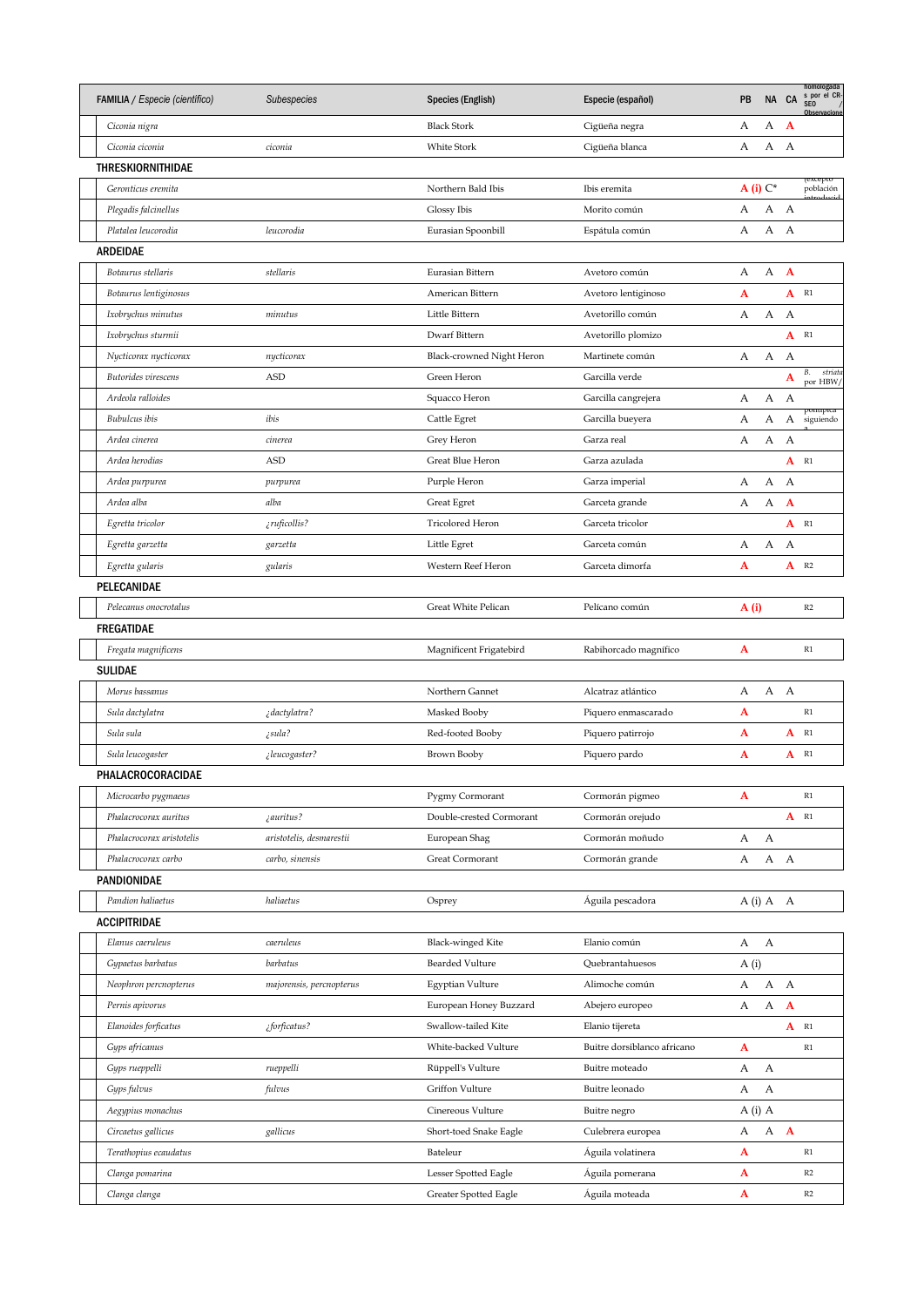| <b>FAMILIA</b> / Especie (científico) | Subespecies                        | Species (English)            | Especie (español)             | PB       |              | NA CA        | homologada<br>s por el CR-<br>SEO /<br>Observacione |
|---------------------------------------|------------------------------------|------------------------------|-------------------------------|----------|--------------|--------------|-----------------------------------------------------|
| Hieraaetus pennatus                   |                                    | Booted Eagle                 | Águila calzada                | А        | А            | А            |                                                     |
| Aquila nipalensis                     | ¿orientalis?                       | Steppe Eagle                 | Águila esteparia              | A        |              |              | R1                                                  |
| Aquila adalberti                      |                                    | Spanish Imperial Eagle       | Aguila imperial ibérica       | А        | А            |              |                                                     |
| Aquila heliaca                        |                                    | Eastern Imperial Eagle       | Águila imperial oriental      | A        |              |              | R1                                                  |
| Aquila chrysaetos                     | chrysaetos, homeyeri               | Golden Eagle                 | Águila real                   | А        | A            |              |                                                     |
| Aquila fasciata                       | fasciata                           | <b>Bonelli's Eagle</b>       | Águila perdicera              | $A(i)$ A |              | $\mathbf{A}$ |                                                     |
| Accipiter nisus                       | nisus, punicus, granti             | Eurasian Sparrowhawk         | Gavilán común                 | А        | А            | А            |                                                     |
| Accipiter gentilis                    | gentilis                           | Northern Goshawk             | Azor común                    | А        | А            | $\mathbf{A}$ |                                                     |
| Circus aeruginosus                    | aeruginosus, harterti              | Western Marsh Harrier        | Aguilucho lagunero occidental | А        | А            | А            |                                                     |
| Circus cyaneus                        |                                    | Hen Harrier                  | Aguilucho pálido              | А        | А            | A            |                                                     |
| Circus macrourus                      |                                    | Pallid Harrier               | Aguilucho papialbo            | А        | A            | $\mathbf{A}$ |                                                     |
| Circus pygargus                       |                                    | Montagu's Harrier            | Aguilucho cenizo              | А        | А            | А            |                                                     |
| Milvus milvus                         | milvus                             | Red Kite                     | Milano real                   | А        | А            | $\mathbf{A}$ |                                                     |
| Milvus migrans                        | migrans                            | <b>Black Kite</b>            | Milano negro                  | А        | A            | $\mathbf{A}$ |                                                     |
| Haliaeetus albicilla                  |                                    | White-tailed Eagle           | Pigargo europeo               | A        |              |              | monotípic<br>a                                      |
| Buteo lagopus                         | lagopus                            | Rough-legged Buzzard         | Busardo calzado               | A        |              |              | R2                                                  |
| Buteo rufinus                         | rufinus, cirtensis                 | Long-legged Buzzard          | Busardo moro                  | A        | А            | $\mathbf{A}$ | sin<br>ssp.<br>especificar,                         |
| Buteo buteo                           | insularum, buteo, vulpinus         | Common Buzzard               | Busardo ratonero              | А        | A            | A            | КI<br>ssp.                                          |
| <b>OTIDIDAE</b>                       |                                    |                              |                               |          |              |              |                                                     |
| Otis tarda                            | tarda                              | Great Bustard                | Avutarda euroasiática         | А        |              |              |                                                     |
| Chlamydotis undulata                  | fuertaventurae                     | Houbara Bustard              | Avutarda hubara africana      |          |              | А            |                                                     |
| Tetrax tetrax                         |                                    | Little Bustard               | Sisón común                   | А        |              |              |                                                     |
| RALLIDAE                              |                                    |                              |                               |          |              |              |                                                     |
| Rallus aquaticus                      | aquaticus                          | Water Rail                   | Rascón europeo                | А        | А            | $\mathbf{A}$ |                                                     |
| Crex egregia                          |                                    | African Crake                | Guión africano                | A        |              | A            | R1                                                  |
| Crex crex                             |                                    | Corn Crake                   | Guión de codornices           | A        | A            | A            | R2                                                  |
| Porzana parva                         |                                    | Little Crake                 | Polluela bastarda             | А        |              | A            | Life<br>V <sub>3</sub> k<br>asigna<br>-a            |
| Porzana pusilla                       | intermedia                         | <b>Baillon's Crake</b>       | Polluela chica                | А        | A            | A            | <del>Efre"V5</del><br>asigna<br>a                   |
| Porzana porzana                       |                                    | <b>Spotted Crake</b>         | Polluela pintoja              | А        | А            | А            |                                                     |
| Porzana carolina                      |                                    | Sora                         | Polluela sora                 | A        |              |              | R1                                                  |
| Porzana marginalis                    |                                    | <b>Striped Crake</b>         | Polluela culirroja            | A        |              |              | genero<br>Amaurornis                                |
| Porphyrio porphyrio                   | porphyrio, madagascarensis         | Purple Swamphen              | Calamón común                 | А        | А            | A            | <del>considerado</del><br>o especie                 |
| Porphyrio alleni                      |                                    | Allen's Gallinule            | Calamoncillo africano         | A        | $\mathbf{A}$ | A            | $\sqrt{D}$<br>R2                                    |
| Porphyrio martinicus                  |                                    | Purple Gallinule             | Calamoncillo americano        |          |              | A            | Gosselin                                            |
| Gallinula chloropus                   | chloropus                          | Common Moorhen               | Gallineta común               | А        | А            | А            | (2011).                                             |
| Gallinula angulata                    |                                    | Lesser Moorhen               | Gallineta chica               | A        |              |              | asigna<br>género                                    |
| Fulica cristata                       |                                    | Red-knobbed Coot             | Focha moruna                  | A(i)     |              |              |                                                     |
| Fulica atra                           | atra                               | Eurasian Coot                | Focha común                   | А        | А            | A            |                                                     |
| Fulica americana                      | americana                          | American Coot                | Focha americana               | A        |              |              | $\mathbb{R}1$                                       |
| <b>GRUIDAE</b>                        |                                    |                              |                               |          |              |              |                                                     |
| Antigone canadensis                   | <b>ASD</b>                         | Sandhill Crane               | Grulla canadiense             | A        |              |              | R1                                                  |
| Grus virgo                            |                                    | Demoiselle Crane             | Grulla damisela               |          |              |              | aesconocic                                          |
|                                       |                                    | Common Crane                 | Grulla común                  | B(i)     |              |              | a).                                                 |
| Grus grus                             |                                    |                              |                               | А        | А            | $\mathbf{A}$ |                                                     |
| TURNICIDAE                            |                                    |                              |                               |          |              |              | desapareci                                          |
| Turnix sylvaticus                     | sylvaticus                         | Common Buttonquail           | Torillo andaluz               | А        |              |              | de<br>da                                            |
| <b>BURHINIDAE</b>                     | oedicnemus, distinctus, insularum, |                              |                               | А        | A A          |              |                                                     |
| Burhinus oedicnemus                   | saharae                            | Eurasian Stone-curlew        | Alcaraván común               |          |              |              |                                                     |
| <b>HAEMATOPODIDAE</b>                 |                                    |                              |                               |          |              | B            |                                                     |
| Haematopus meadewaldoi †              |                                    | Canary Islands Oystercatcher | Ostrero negro canario         |          |              | A            | Extinguida                                          |
| Haematopus ostralegus                 | ostralegus                         | Eurasian Oystercatcher       | Ostrero euroasiático          | А        | А            |              |                                                     |
| <b>RECURVIROSTRIDAE</b>               |                                    |                              |                               |          |              |              |                                                     |
| Himantopus himantopus                 |                                    | <b>Black-winged Stilt</b>    | Cigüeñuela común              | А        | A A          |              |                                                     |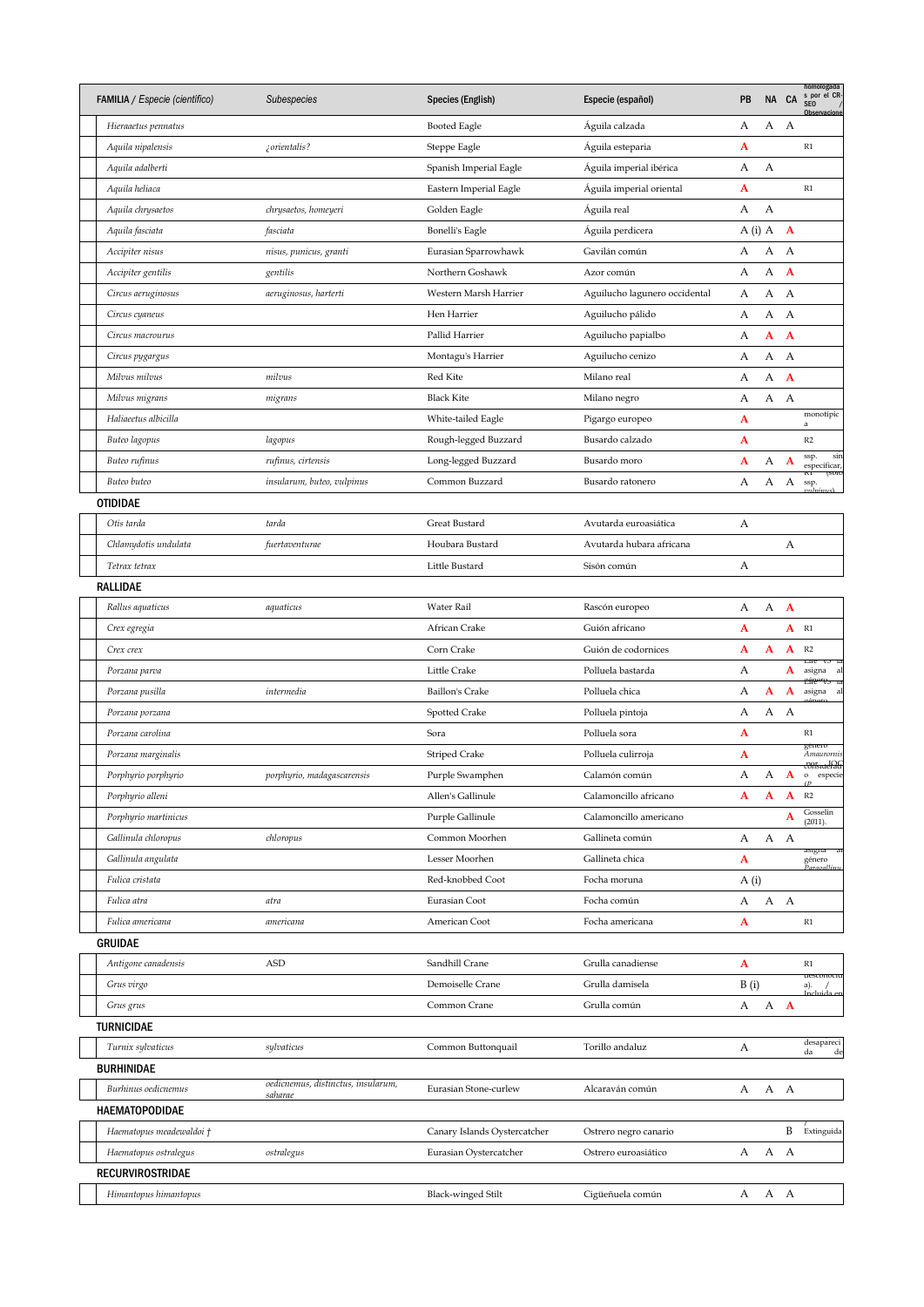| FAMILIA / Especie (científico) | Subespecies                                           | Species (English)          | Especie (español)         | PB |   | NA CA        | homologada<br>s por el CR-<br>SEO /<br>Observacione |
|--------------------------------|-------------------------------------------------------|----------------------------|---------------------------|----|---|--------------|-----------------------------------------------------|
| Recurvirostra avosetta         |                                                       | Pied Avocet                | Avoceta común             | А  | А | A            |                                                     |
| CHARADRIIDAE                   |                                                       |                            |                           |    |   |              |                                                     |
| Vanellus vanellus              |                                                       | Northern Lapwing           | Avefría europea           | А  | А | A            |                                                     |
| Vanellus gregarius             |                                                       | Sociable Lapwing           | Avefría sociable          | A  |   |              | $A$ R <sub>2</sub>                                  |
| Pluvialis apricaria            |                                                       | European Golden Plover     | Chorlito dorado europeo   | А  | А | А            |                                                     |
| Pluvialis fulva                |                                                       | Pacific Golden Plover      | Chorlito dorado siberiano | A  |   |              | R1                                                  |
| Pluvialis dominica             |                                                       | American Golden Plover     | Chorlito dorado americano | A  |   | A            | R2                                                  |
| Pluvialis squatarola           | squatarola                                            | Grey Plover                | Chorlito gris             | А  | А | А            |                                                     |
| Charadrius hiaticula           | psammodromus, hiaticula, ¿tundrae?                    | Common Ringed Plover       | Chorlitejo grande         | А  | А | А            |                                                     |
| Charadrius semipalmatus        |                                                       | Semipalmated Plover        | Chorlitejo semipalmeado   | A  |   | A            | R1                                                  |
| Charadrius dubius              | curonicus                                             | Little Ringed Plover       | Chorlitejo chico          | А  | А | А            |                                                     |
| Charadrius vociferus           | vociferus                                             | Killdeer                   | Chorlitejo culirrojo      | A  |   |              | R1                                                  |
| Charadrius pecuarius           |                                                       | Kittlitz's Plover          | Chorlitejo pecuario       | A  |   |              | R1                                                  |
| Charadrius alexandrinus        | alexandrinus                                          | Kentish Plover             | Chorlitejo patinegro      | А  | А | A            |                                                     |
| Charadrius mongolus            | mongolus/stegmanni,<br>atrifrons/pamirensis/schafaeri | Lesser Sand Plover         | Chorlitejo mongol chico   | A  |   | A            | R1                                                  |
| Charadrius leschenaultii       | ASD                                                   | Greater Sand Plover        | Chorlitejo mongol grande  | A  |   |              | R1                                                  |
| Charadrius morinellus          |                                                       | Eurasian Dotterel          | Chorlito carambolo        | А  | А | А            | asigna<br>al<br>género                              |
| PLUVIANIDAE                    |                                                       |                            |                           |    |   |              |                                                     |
| Pluvianus aegyptius            |                                                       | Egyptian Plover            | Pluvial                   | D  |   | В            | R1                                                  |
| <b>SCOLOPACIDAE</b>            |                                                       |                            |                           |    |   |              |                                                     |
| Bartramia longicauda           |                                                       | <b>Upland Sandpiper</b>    | Correlimos batitú         | A  |   | A            | R1                                                  |
| Numenius phaeopus              | islandicus, phaeopus, hudsonicus                      | Whimbrel                   | Zarapito trinador         | А  | А | А            | ssp.                                                |
| Numenius tenuirostris          |                                                       | Slender-billed Curlew      | Zarapito fino             | B  |   |              | hudsonicus)<br><b>Posibieme</b><br>nte              |
| Numenius arquata               | arquata, ¿orientalis?                                 | Eurasian Curlew            | Zarapito real             | А  | А | $\mathbf{A}$ |                                                     |
| Limosa lapponica               | lapponica                                             | Bar-tailed Godwit          | Aguja colipinta           | А  | А | А            |                                                     |
| Limosa limosa                  | islandica, limosa                                     | <b>Black-tailed Godwit</b> |                           | А  | А | А            |                                                     |
|                                |                                                       |                            | Aguja colinegra           |    |   | A            |                                                     |
| Arenaria interpres             | interpres                                             | Ruddy Turnstone            | Vuelvepiedras común       | А  | А |              | R1                                                  |
| Calidris tenuirostris          |                                                       | Great Knot                 | Correlimos grande         | A  |   |              |                                                     |
| Calidris canutus               | canutus, islandica                                    | Red Knot                   | Correlimos gordo          | А  |   | А            |                                                     |
| Calidris pugnax                |                                                       | Ruff                       | Combatiente               | А  |   | А            |                                                     |
| Calidris falcinellus           | falcinellus                                           | Broad-billed Sandpiper     | Correlimos falcinelo      | A  |   |              | R2                                                  |
| Calidris acuminata             |                                                       | Sharp-tailed Sandpiper     | Correlimos acuminado      | A  |   |              | R1                                                  |
| Calidris himantopus            |                                                       | Stilt Sandpiper            | Correlimos zancolín       | A  |   |              | R1                                                  |
| Calidris ferruginea            |                                                       | Curlew Sandpiper           | Correlimos zarapitín      | А  | А | A            |                                                     |
| Calidris temminckii            |                                                       | Temminck's Stint           | Correlimos de Temminck    | А  |   | A            |                                                     |
| Calidris ruficollis            |                                                       | Red-necked Stint           | Correlimos cuellirrojo    | A  |   |              | $\mathbb{R}1$                                       |
| Calidris alba                  | alba                                                  | Sanderling                 | Correlimos tridáctilo     | А  | А | A            |                                                     |
| Calidris alpina                | arctica, schinzii, alpina                             | Dunlin                     | Correlimos común          | А  | А | A            |                                                     |
| Calidris maritima              |                                                       | Purple Sandpiper           | Correlimos oscuro         | А  | А | $\mathbf{A}$ |                                                     |
| Calidris bairdii               |                                                       | Baird's Sandpiper          | Correlimos de Baird       | A  |   |              | $A$ R <sub>2</sub>                                  |
| Calidris minuta                |                                                       | Little Stint               | Correlimos menudo         | А  | А | A            |                                                     |
| Calidris minutilla             |                                                       | Least Sandpiper            | Correlimos menudillo      | A  |   |              | $A$ $R1$                                            |
| Calidris fuscicollis           |                                                       | White-rumped Sandpiper     | Correlimos culiblanco     | A  |   | A            | R2                                                  |
| Calidris subruficollis         |                                                       | Buff-breasted Sandpiper    | Correlimos canelo         | А  |   | A            |                                                     |
| Calidris melanotos             |                                                       | Pectoral Sandpiper         | Correlimos pectoral       | А  |   | А            |                                                     |
| Calidris pusilla               |                                                       | Semipalmated Sandpiper     | Correlimos semipalmeado   | A  |   |              | $A$ R <sub>2</sub>                                  |
| Calidris mauri                 |                                                       | Western Sandpiper          | Correlimos de Alaska      | A  |   |              | $\mathbb{R}1$                                       |
| Limnodromus scolopaceus        |                                                       | Long-billed Dowitcher      | Agujeta escolopácea       | A  |   | A            | R2                                                  |
| Limnodromus griseus            | ASD                                                   | Short-billed Dowitcher     | Agujeta gris              | A  |   |              | $\mathbb{R}1$                                       |
| Scolopax rusticola             |                                                       | Eurasian Woodcock          | Chocha perdiz             | А  | А | A            |                                                     |
| Lymnocryptes minimus           |                                                       | Jack Snipe                 | Agachadiza chica          | А  |   | А            |                                                     |
| Gallinago media                |                                                       | <b>Great Snipe</b>         | Agachadiza real           | A  |   |              | R2                                                  |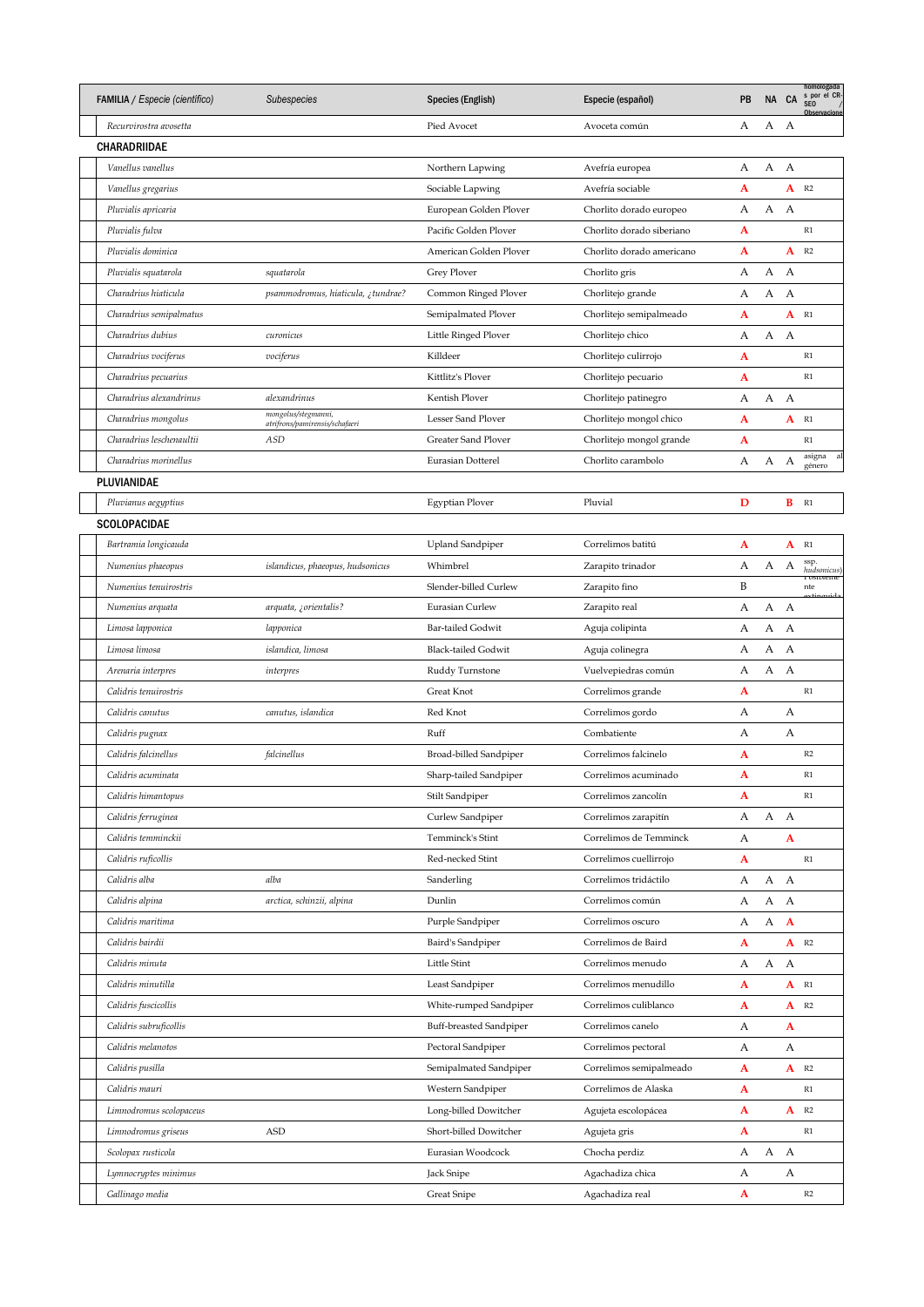| <b>FAMILIA</b> / Especie (científico) | Subespecies                    | Species (English)        | Especie (español)          | PB |   | NA CA        | homologada<br>s por el CR<br>SE <sub>0</sub><br>Observacione |
|---------------------------------------|--------------------------------|--------------------------|----------------------------|----|---|--------------|--------------------------------------------------------------|
| Gallinago gallinago                   | gallinago                      | Common Snipe             | Agachadiza común           | А  | А | А            |                                                              |
| Xenus cinereus                        |                                | Terek Sandpiper          | Andarríos del Terek        | A  |   | A            | R2                                                           |
| Phalaropus lobatus                    |                                | Red-necked Phalarope     | Falaropo picofino          | А  |   | A            |                                                              |
| Phalaropus fulicarius                 |                                | Red Phalarope            | Falaropo picogrueso        | А  |   | А            |                                                              |
| Actitis hypoleucos                    |                                | Common Sandpiper         | Andarríos chico            | А  | А | А            |                                                              |
| Actitis macularius                    |                                | Spotted Sandpiper        | Andarríos maculado         | A  |   | A            | R2                                                           |
| Tringa ochropus                       |                                | Green Sandpiper          | Andarríos grande           | А  | А | A            |                                                              |
| Tringa flavipes                       |                                | Lesser Yellowlegs        | Archibebe patigualdo chico | A  |   | A            | R2                                                           |
| Tringa totanus                        | totanus, ¿robusta?             | Common Redshank          | Archibebe común            | А  | А | А            |                                                              |
| Tringa stagnatilis                    |                                | Marsh Sandpiper          | Archibebe fino             | А  |   | A            |                                                              |
| Tringa glareola                       |                                | Wood Sandpiper           | Andarríos bastardo         | А  |   | А            |                                                              |
| Tringa erythropus                     |                                | Spotted Redshank         | Archibebe oscuro           | А  | А | А            |                                                              |
| Tringa nebularia                      |                                | Common Greenshank        | Archibebe claro            | А  |   | А            |                                                              |
| <b>GLAREOLIDAE</b>                    |                                |                          |                            |    |   |              |                                                              |
| Cursorius cursor                      | cursor                         | Cream-colored Courser    | Corredor sahariano         | A  | А | А            | Canarias                                                     |
| Glareola pratincola                   | pratincola                     | Collared Pratincole      | Canastera común            | А  | А | А            | territorios                                                  |
|                                       |                                |                          |                            |    |   |              | $\mathbb{R}1$                                                |
| Glareola nordmanni                    |                                | Black-winged Pratincole  | Canastera alinegra         | A  |   |              |                                                              |
| LARIDAE                               |                                |                          |                            |    |   |              |                                                              |
| Rissa tridactyla                      | tridactyla                     | Black-legged Kittiwake   | Gaviota tridáctila         | А  | А | $\mathbf{A}$ |                                                              |
| Xema sabini                           |                                | Sabine's Gull            | Gaviota de Sabine          | А  |   | А            | Larus<br>(L                                                  |
| Chroicocephalus genei                 |                                | Slender-billed Gull      | Gaviota picofina           | А  | А | $\mathbf{A}$ | genei)<br>por<br>(L<br>Larus                                 |
| Chroicocephalus philadelphia          |                                | Bonaparte's Gull         | Gaviota de Bonaparte       | A  |   | A            | philadelphia<br>Larus                                        |
| Chroicocephalus ridibundus            |                                | Black-headed Gull        | Gaviota reidora            | А  | А | А            | (L<br>ridibundus)                                            |
| Hydrocoleus minutus                   |                                | Little Gull              | Gaviota enana              | А  | А | A            |                                                              |
| Larus pipixcan                        |                                | Franklin's Gull          | Gaviota pipizcán           | A  |   | A            | Leucophaeu<br>(L<br>Ś                                        |
| Larus audouinii                       |                                | Audouin's Gull           | Gaviota de Audouin         | А  | А | А            | Ichthyaetus<br>(1,                                           |
| Larus melanocephalus                  |                                | Mediterranean Gull       | Gaviota cabecinegra        | А  | А | А            | <b>Ichthyaetus</b><br>(I.                                    |
| Larus ichthyaetus                     |                                | Pallas's Gull            | Gavión cabecinegro         | A  |   |              | <b>Ichthyaetus</b><br>a.                                     |
| Larus canus                           | canus                          | Mew Gull                 | Gaviota cana               | А  | А | $\mathbf A$  |                                                              |
| Larus delawarensis                    |                                | Ring-billed Gull         | Gaviota de Delaware        | А  | A | A            |                                                              |
| Larus marinus                         |                                | Great Black-backed Gull  | Gavión atlántico           | А  | А | А            |                                                              |
| Larus hyperboreus                     | hyperboreus                    | Glaucous Gull            | Gavión hiperbóreo          | А  | A | A            |                                                              |
| Larus glaucoides                      | kumlieni, glaucoides, thayeri  | <b>Iceland Gull</b>      | Gaviota groenlandesa       | А  | A | $\mathbf{A}$ | Life<br>«kumlieni»                                           |
| Larus argentatus                      | argenteus, argentatus          | European Herring Gull    | Gaviota argéntea europea   | А  |   |              |                                                              |
| Larus smithsonianus                   |                                | American Herring Gull    | Gaviota argéntea americana | A  |   |              | $\mathbb{R}1$                                                |
| Larus michahellis                     | atlantis, michaellis           | Yellow-legged Gull       | Gaviota patiamarilla       | А  | А | А            | atlantis,                                                    |
| Larus fuscus                          | graellsii, intermedius, fuscus | Lesser Black-backed Gull | Gaviota sombría            | А  | А | А            | nt <sub>soro</sub><br>۴Ť<br>ssp.                             |
| Gelochelidon nilotica                 | nilotica                       | Gull-billed Tern         | Pagaza piconegra           | А  | А | A            |                                                              |
| Hydropogne caspia                     |                                | Caspian Tern             | Pagaza piquirroja          | А  | А | $\mathbf{A}$ |                                                              |
| Thalasseus maximus                    | maximus, albididorsalis        | Royal Tern               | Charrán real               | A  | A | ${\bf A}$    | R2                                                           |
| Thalasseus sandvicensis               |                                | Sandwich Tern            | Charrán patinegro          | А  | А | А            |                                                              |
| Sternula albifrons                    | albifrons                      | Little Tern              | Charrancito común          | А  | А | $\mathbf{A}$ |                                                              |
| Sterna dougallii                      | dougallii                      | Roseate Tern             | Charrán rosado             | А  |   | А            |                                                              |
| Sterna hirundo                        | hirundo                        | Common Tern              | Charrán común              | А  | А | A            |                                                              |
| Sterna paradisaea                     |                                | Arctic Tern              | Charrán ártico             | А  |   | А            |                                                              |
| Sterna forsteri                       |                                | Forster's Tern           | Charrán de Forster         | A  |   |              | $\mathbb{R}1$                                                |
| Chlidonias hybrida                    | hybrida                        | Whiskered Tern           | Fumarel cariblanco         | А  | А | $\mathbf{A}$ |                                                              |
|                                       |                                | White-winged Tern        | Fumarel aliblanco          | А  |   | A            |                                                              |
| Chlidonias leucopterus                |                                |                          |                            |    |   |              |                                                              |
| Chlidonias niger                      | niger                          | <b>Black Tern</b>        | Fumarel común              | А  | А | A            |                                                              |
| STERCORARIIDAE                        |                                |                          |                            |    |   |              | Catharacta                                                   |
| Stercorarius skua                     |                                | Great Skua               | Págalo grande              | А  | А |              | A (C.<br>skua)<br>$\alpha r$ HRW                             |
| Stercorarius pomarinus                |                                | Pomarine Jaeger          | Págalo pomarino            | А  | А | A            |                                                              |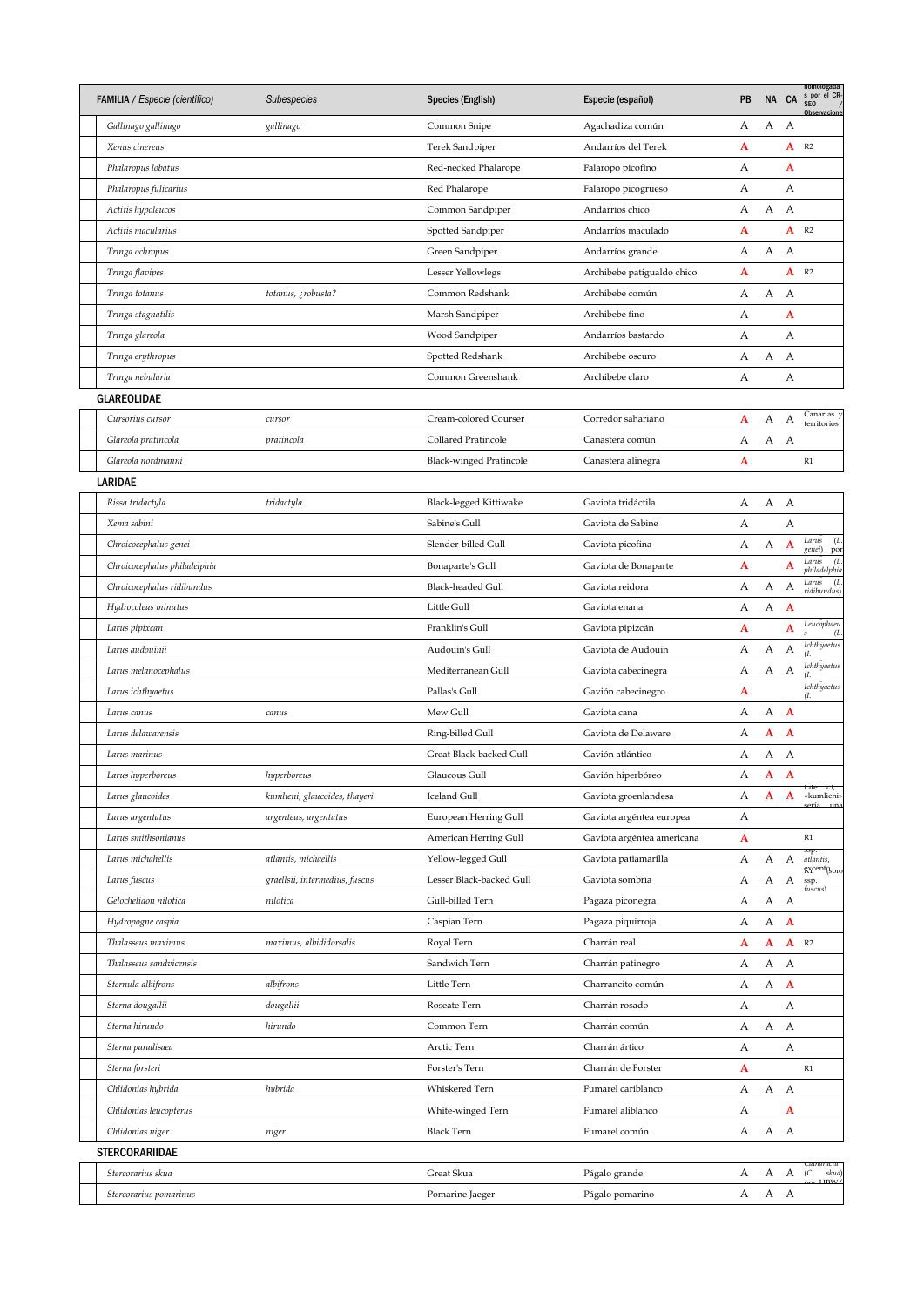| FAMILIA / Especie (científico) | Subespecies                   | Species (English)               | Especie (español)       | PB   |          | NA CA        | homologada<br>s por el CR-<br>SEO /<br>Observacione                     |
|--------------------------------|-------------------------------|---------------------------------|-------------------------|------|----------|--------------|-------------------------------------------------------------------------|
| Stercorarius parasiticus       |                               | Parasitic Jaeger                | Págalo parásito         | А    | А        | А            |                                                                         |
| Stercorarius longicaudus       | longicaudus                   | Long-tailed Jaeger              | Págalo rabero           | А    |          | А            |                                                                         |
| <b>ALCIDAE</b>                 |                               |                                 |                         |      |          |              |                                                                         |
| Uria aalge                     | aalge, albionis               | Common Murre                    | Arao común              | А    | A        | $\mathbf{A}$ |                                                                         |
| Alca torda                     | islandica                     | Razorbill                       | Alca común              | А    | А        |              |                                                                         |
| Cepphus grylle                 | <b>ASD</b>                    | <b>Black Guillemot</b>          | Arao aliblanco          | A    |          |              | R1                                                                      |
| Fratercula arctica             |                               | Atlantic Puffin                 | Frailecillo atlántico   | А    | А        | $\mathbf{A}$ |                                                                         |
| PTEROCLIDAE                    |                               |                                 |                         |      |          |              |                                                                         |
| Pterocles alchata              | alchata, caudacutus           | Pin-tailed Sandgrouse           | Ganga ibérica           | А    | A        |              |                                                                         |
| Pterocles orientalis           | orientalis                    | <b>Black-bellied Sandgrouse</b> | Ganga ortega            | А    |          | А            |                                                                         |
| COLUMBIDAE                     |                               |                                 |                         |      |          |              |                                                                         |
| Columba livia                  | livia                         | Rock Dove                       | Paloma bravía           | A(i) | A<br>(i) | A<br>(i)     |                                                                         |
| Columba oenas                  | oenas                         | <b>Stock Dove</b>               | Paloma zurita           | А    |          |              |                                                                         |
| Columba palumbus               | palumbus                      | Common Wood Pigeon              | Paloma torcaz           | А    | А        | A            |                                                                         |
| Columba bollii                 |                               | <b>Bolle's Pigeon</b>           | Paloma turqué           |      |          | А            |                                                                         |
| Columba junoniae               |                               | Laurel Pigeon                   | Paloma rabiche          |      |          | Α<br>(i)     |                                                                         |
| Streptopelia turtur            | turtur, arenicola             | European Turtle Dove            | Tórtola europea         | А    | A A      |              |                                                                         |
| Streptopelia orientalis        | meena                         | Oriental Turtle Dove            | Tórtola oriental        | A    |          |              | R1                                                                      |
| Streptopelia decaocto          | decaocto                      | Eurasian Collared Dove          | Tórtola turca           | A    | A A      |              |                                                                         |
| Spilopelia senegalensis        | phoenicophila                 | Laughing Dove                   | Tórtola senegalesa      | A    | A A      |              | R2<br>(excepto<br>Canarias y<br>territorios<br>del norte<br>de África). |
| CUCULIDAE                      |                               |                                 |                         |      |          |              |                                                                         |
| Clamator glandarius            |                               | Great Spotted Cuckoo            | Críalo europeo          | А    | A A      |              |                                                                         |
| Coccyzus americanus            |                               | Yellow-billed Cuckoo            | Cuclillo piquigualdo    | A    |          |              | $A$ R <sub>1</sub>                                                      |
| Cuculus canorus                | canorus, bangsi               | Common Cuckoo                   | Cuco común              | А    | А        | A            |                                                                         |
| <b>TYTONIDAE</b>               |                               |                                 |                         |      |          |              |                                                                         |
| Tyto alba                      | alba, guttata, gracilirostris | Western Barn Owl                | Lechuza común           |      | A A A    |              |                                                                         |
| STRIGIDAE                      |                               |                                 |                         |      |          |              |                                                                         |
| Otus scops                     | scops, mallorcae              | Eurasian Scops Owl              | Autillo europeo         | А    | A A      |              |                                                                         |
| Bubo bubo                      | hispanus, bubo                | Eurasian Eagle-Owl              | Búho real               | А    |          |              |                                                                         |
| Strix aluco                    | mauritanica, sylvatica        | Tawny Owl                       | Cárabo común            | А    | А        |              |                                                                         |
| Surnia ulula                   | caparoch                      | Northern Hawk-Owl               | Cárabo gavilán          |      |          |              | $B$ R1                                                                  |
| Athene noctua                  | vidalii, glaux                | Little Owl                      | Mochuelo europeo        | А    | А        |              |                                                                         |
| Aegolius funereus              | funereus                      | Boreal Owl                      | Mochuelo boreal         | А    |          |              |                                                                         |
| Asio otus                      | otus, canariensis             | Long-eared Owl                  | Búho chico              | А    |          | А            |                                                                         |
| Asio flammeus                  | flammeus                      | Short-eared Owl                 | Búho campestre          | А    | А        | A            |                                                                         |
| CAPRIMULGIDAE                  |                               |                                 |                         |      |          |              |                                                                         |
| Caprimulgus ruficollis         | ruficollis                    | Red-necked Nightjar             | Chotacabras cuellirrojo | А    | А        | $\mathbf{A}$ |                                                                         |
| Caprimulgus europaeus          | europaeus, meridionalis       | European Nightjar               | Chotacabras europeo     | А    | А        | $\mathbf{A}$ |                                                                         |
| Caprimulgus aegyptius          | saharae                       | Egyptian Nightjar               | Chotacabras egipcio     |      |          |              | $A$ R <sub>1</sub>                                                      |
| APODIDAE                       |                               |                                 |                         |      |          |              |                                                                         |
| Tachymarptis melba             | melba                         | Alpine Swift                    | Vencejo real            | А    | А        | A            |                                                                         |
| Apus apus                      | apus                          | Common Swift                    | Vencejo común           | А    | А        | A            |                                                                         |
| Apus pallidus                  | brehmorum                     | Pallid Swift                    | Vencejo pálido          | А    | А        | A            |                                                                         |
| Apus caffer                    |                               | White-rumped Swift              | Vencejo cafre           | А    | А        | $\mathbf{A}$ |                                                                         |
| CORACIIDAE                     |                               |                                 |                         |      |          |              |                                                                         |
| Coracias garrulus              | garrulus                      | European Roller                 | Carraca europea         | А    |          | A A          |                                                                         |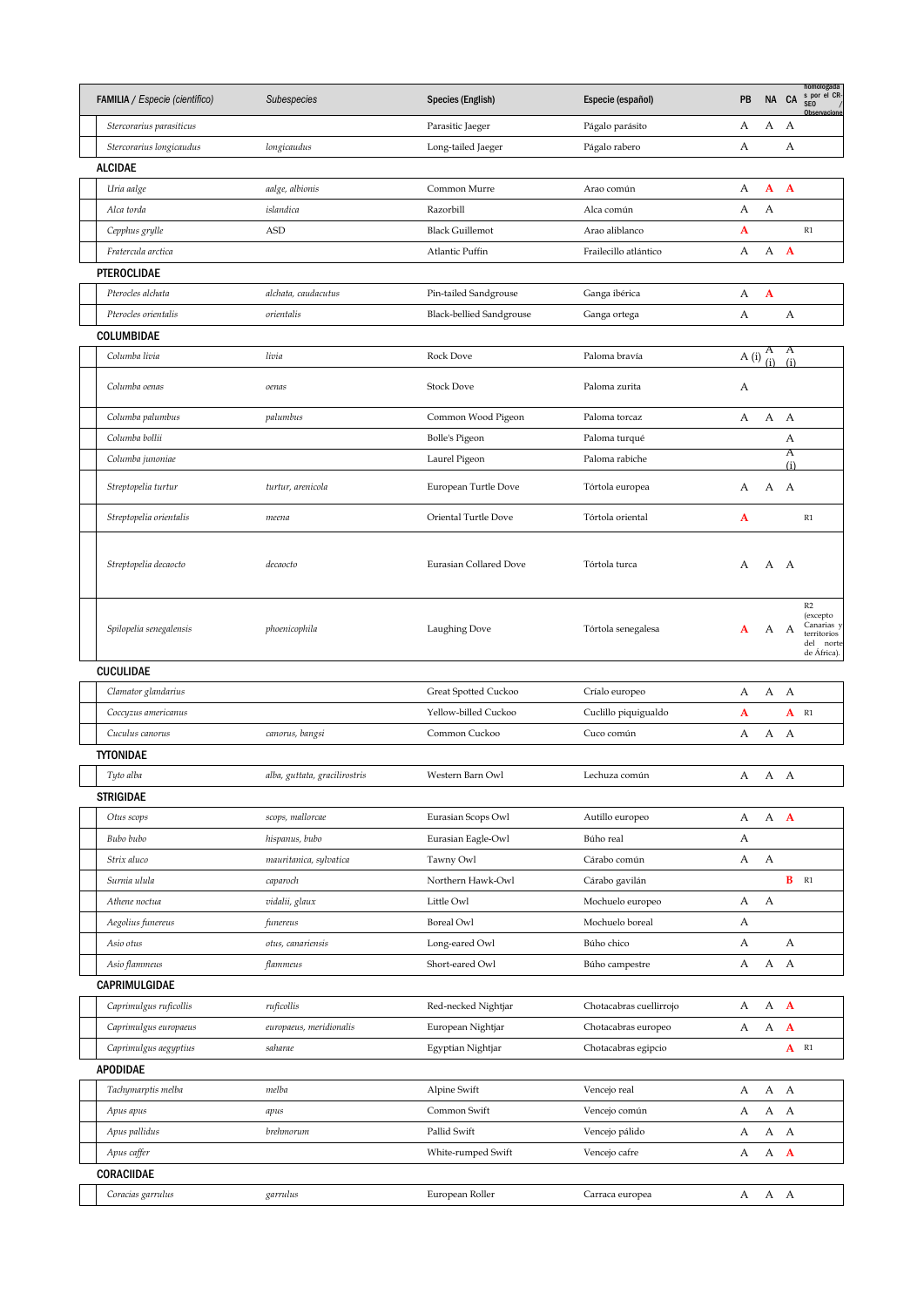| FAMILIA / Especie (científico) | Subespecies                                        | Species (English)         | Especie (español)             | PB       |              | NA CA              | homologada<br>s por el CR-<br>SEO /<br>Observacione            |
|--------------------------------|----------------------------------------------------|---------------------------|-------------------------------|----------|--------------|--------------------|----------------------------------------------------------------|
| ALCEDINIDAE                    |                                                    |                           |                               |          |              |                    |                                                                |
| Alcedo atthis                  | ispida, atthis                                     | Common Kingfisher         | Martín pescador común         | А        | А            | $\mathbf{A}$       |                                                                |
| Megaceryle alcyon              |                                                    | <b>Belted Kingfisher</b>  | Martín gigante norteamericano | A        |              |                    | R1                                                             |
| <b>MEROPIDAE</b>               |                                                    |                           |                               |          |              |                    |                                                                |
| Merops persicus                | persicus, chrysocercus                             | Blue-cheeked Bee-eater    | Abejaruco persa               | A        |              | $A$ R <sub>1</sub> |                                                                |
| Merops apiaster                |                                                    | European Bee-eater        | Abejaruco europeo             | А        | А            | A                  |                                                                |
| <b>UPUPIDAE</b>                |                                                    |                           |                               |          |              |                    |                                                                |
| Upupa epops                    | epops                                              | Eurasian Hoopoe           | Abubilla común                | А        | А            | A                  |                                                                |
| <b>PICIDAE</b>                 |                                                    |                           |                               |          |              |                    |                                                                |
| Jynx torquilla                 | torquilla                                          | Eurasian Wryneck          | Torcecuello euroasiático      | А        | A A          |                    |                                                                |
| Dryobates minor                | buturlini                                          | Lesser Spotted Woodpecker | Pico menor                    | А        |              |                    |                                                                |
| Dendrocopos medius             | medius                                             | Middle Spotted Woodpecker | Pico mediano                  | А        |              |                    | medius)<br>al género<br>Leiopicus<br>(L. medius)<br>por<br>IOC |
| Dendrocopos major              | hispanus, canariensis, thanneri, mauritanus        | Great Spotted Woodpecker  | Pico picapinos                | А        | A A          |                    |                                                                |
| Dendrocopos leucotos           | lilfordi                                           | White-backed Woodpecker   | Pico dorsiblanco              | А        |              |                    |                                                                |
| Dryocopus martius              | martius                                            | <b>Black Woodpecker</b>   | Picamaderos negro             | А        |              |                    |                                                                |
| Picus sharpei                  |                                                    | Iberian Green Woodpecker  | Pito real ibérico             | А        |              |                    |                                                                |
| <b>FALCONIDAE</b>              |                                                    |                           |                               |          |              |                    |                                                                |
| Falco naumanni                 |                                                    | Lesser Kestrel            | Cernícalo primilla            | A        | A <b>A</b>   |                    |                                                                |
| Falco tinnunculus              | tinnunculus, canariensis, dacotiae                 | Common Kestrel            | Cernícalo vulgar              | А        | A A          |                    |                                                                |
| Falco vespertinus              |                                                    | Red-footed Falcon         | Cernícalo patirrojo           | А        | А            | $\mathbf{A}$       |                                                                |
| Falco eleonorae                |                                                    | Eleonora's Falcon         | Halcón de Eleonora            | А        | А            | A                  |                                                                |
| Falco columbarius              | subaesalon, aesalon                                | Merlin                    | Esmerejón                     | А        | А            | A                  |                                                                |
| Falco subbuteo                 | subbuteo                                           | Eurasian Hobby            | Alcotán europeo               | А        | А            | $\mathbf{A}$       |                                                                |
| Falco biarmicus                | erlangeri                                          | Lanner Falcon             | Halcón borní                  | $A(i)$ A |              |                    | territorios                                                    |
| Falco cherrug                  | cherrug                                            | Saker Falcon              | Halcón sacre                  | A(i)     |              |                    | R1                                                             |
| Falco rusticolus               |                                                    | Gyrfalcon                 | Halcón gerifalte              | A(i)     |              |                    | R1                                                             |
| Falco peregrinus               | peregrinus, calidus, brookei                       | Peregrine Falcon          | Halcón peregrino              | А        | $\mathbf{A}$ | $\mathbf{A}$       |                                                                |
| Falco pelegrinoides            | pelegrinoides                                      | Barbary Falcon            | Halcón tagarote               |          | А            | А                  | peregrinus<br>(F.<br>$\boldsymbol{p}$                          |
| MALACONOTIDAE                  |                                                    |                           |                               |          |              |                    |                                                                |
| Tchagra senegalus              | cucullatus                                         | Black-crowned Tchagra     | Chagra del Senegal            | A        | А            |                    | (ехсерто<br>territorios                                        |
| LANIIDAE                       |                                                    |                           |                               |          |              |                    |                                                                |
| Lanius cristatus               | cristatus                                          | <b>Brown Shrike</b>       | Alcaudón pardo                | A        |              |                    | R1                                                             |
| Lanius collurio                |                                                    | Red-backed Shrike         | Alcaudón dorsirrojo           | А        |              | $\mathbf{A}$       |                                                                |
| Lanius isabellinus             | isabellinus                                        | Isabelline Shrike         | Alcaudón isabel               | A        |              |                    | $A$ R <sub>2</sub>                                             |
| Lanius minor                   |                                                    | Lesser Grey Shrike        | Alcaudón chico                | A(i)     |              |                    |                                                                |
| Lanius excubitor               | excubitor, koenigi, algeriensis,<br>pallidirostris | <b>Great Grey Shrike</b>  | Alcaudón norteño              | A        | А            | А                  | sspp<br>excubitor y                                            |
| Lanius meridionalis            |                                                    | Southern Grey Shrike      | Alcaudón real                 | А        | $\mathbf{A}$ |                    |                                                                |
| Lanius senator                 | senator, badius, niloticus                         | Woodchat Shrike           | Alcaudón común                | А        | А            | А                  | KΙ<br><b>ISOIC</b><br>ssp.                                     |
| Lanius nubicus                 |                                                    | Masked Shrike             | Alcaudón núbico               | A        |              |                    | $\mathbb{R}1$                                                  |
| ORIOLIDAE                      |                                                    |                           |                               |          |              |                    |                                                                |
| Oriolus oriolus                |                                                    | Eurasian Golden Oriole    | Oropéndola europea            | А        | А            | A                  |                                                                |
| <b>CORVIDAE</b>                |                                                    |                           |                               |          |              |                    |                                                                |
| Garrulus glandarius            | glandarius, fasciatus, whitakeri                   | Eurasian Jay              | Arrendajo euroasiático        | А        | А            |                    |                                                                |
| Cyanopica cooki                |                                                    | Iberian Magpie            | Rabilargo ibérico             | А        |              |                    |                                                                |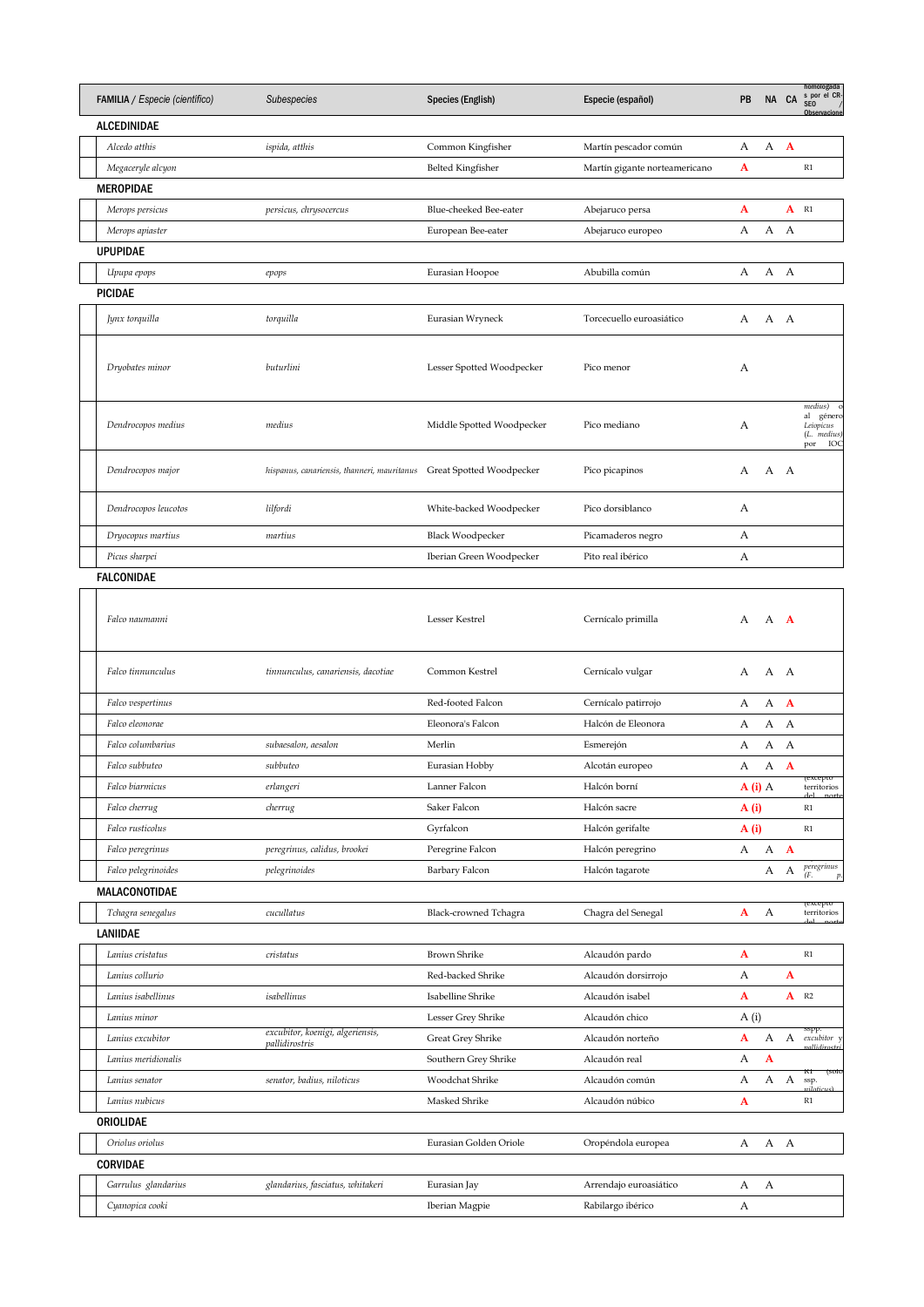| FAMILIA / Especie (científico) | Subespecies                                                | Species (English)         | Especie (español)      | PB |              | NA CA        | homologada<br>s por el CR-<br>SEO /<br>Observacione |
|--------------------------------|------------------------------------------------------------|---------------------------|------------------------|----|--------------|--------------|-----------------------------------------------------|
| Pica pica                      | melanotos                                                  | Eurasian Magpie           | Urraca común           | А  |              |              |                                                     |
| Nucifraga caryocatactes        | caryocatactes                                              | Spotted Nutcracker        | Cascanueces norteño    | A  |              |              | R1                                                  |
| Pyrrhocorax pyrrhocorax        | erythroramphos, barbarus                                   | Red-billed Chough         | Chova piquirroja       | А  | А            | $\mathbf{A}$ |                                                     |
| Pyrrhocorax graculus           | graculus                                                   | Alpine Chough             | Chova piquigualda      | А  | А            |              |                                                     |
| Corvus monedula                | monedula/soemmerringii, spermologus                        | Western Jackdaw           | Grajilla occidental    | А  | А            | $\mathbf{A}$ | Asignada                                            |
| Corvus frugilegus              | frugilegus                                                 | Rook                      | Graja                  | А  |              |              |                                                     |
| Corvus corone                  | corone                                                     | Carrion Crow              | Corneja negra          | А  | ${\bf A}$    | $\mathbf D$  |                                                     |
| Corvus cornix                  | cornix                                                     | Hooded Crow               | Corneja cenicienta     | A  | A            |              | Life V5<br>considera                                |
| Corvus corax                   | hispanus, tingitanus, canariensis                          | Northern Raven            | Cuervo grande          | А  | А            | А            |                                                     |
| BOMBYCILLIDAE                  |                                                            |                           |                        |    |              |              |                                                     |
| Bombycilla garrulus            | garrulus                                                   | Bohemian Waxwing          | Ampelis europeo        | A  |              |              | R2                                                  |
| PARIDAE                        |                                                            |                           |                        |    |              |              |                                                     |
| Periparus ater                 | ater, vieirae                                              | Coal Tit                  | Carbonero garrapinos   | А  | А            |              |                                                     |
| Lophophanes cristatus          | weigoldi, mitratus                                         | European Crested Tit      | Herrerillo capuchino   | А  | $\mathbf{A}$ |              |                                                     |
| Poecile palustris              | palustris                                                  | Marsh Tit                 | Carbonero palustre     | А  |              |              |                                                     |
| Cyanistes teneriffae           | palmensis, ultramarinus, degener, ombriosus, teneriffae,   | African Blue Tit          | Herrerillo canario     | D  | А            | A            | ssp.<br>Gran                                        |
|                                | hedwigae                                                   |                           |                        |    |              |              |                                                     |
| Cyanistes caeruleus            | cauruleus, balearicus, ogliastrae                          | Eurasian Blue Tit         | Herrerillo común       | А  |              |              |                                                     |
| Parus major                    | major, corsus, mallorcae, excelsus                         | <b>Great Tit</b>          | Carbonero común        | А  | А            |              |                                                     |
| REMIZIDAE                      |                                                            |                           |                        |    |              |              |                                                     |
| Remiz pendulinus               | pendulinus                                                 | Eurasian Penduline Tit    | Pájaro moscón europeo  | А  |              |              |                                                     |
| PANURIDAE                      |                                                            |                           |                        |    |              |              |                                                     |
| Panurus biarmicus              | biarmicus                                                  | <b>Bearded Reedling</b>   | Bigotudo               | А  |              |              |                                                     |
| ALAUDIDAE                      |                                                            |                           |                        |    |              |              |                                                     |
| Lullula arborea                | arborea, pallida                                           | Woodlark                  | Alondra totovía        | А  |              |              |                                                     |
| Alauda arvensis                | arvensis, sierrae, ¿harterti?, cantarella                  | Eurasian Skylark          | Alondra común          | А  | А            | A            |                                                     |
| Galerida theklae               | theklae, erlangeri                                         | Thekla Lark               | Cogujada montesina     | А  | А            |              |                                                     |
| Galerida cristata              | pallida, cristata, kleinschmidti, carthaginis Crested Lark |                           | Cogujada común         | А  | А            |              |                                                     |
| Eremophila alpestris           | flava                                                      | Horned Lark               | Alondra cornuda        | A  |              |              | R1                                                  |
| Calandrella brachydactyla      | brachydactyla, ¿rubiginosa?                                | Greater Short-toed Lark   | Terrera común          | А  | А            | A            |                                                     |
| Melanocorypha calandra         | calandra                                                   | Calandra Lark             | Calandria común        | А  | А            | $\mathbf{A}$ |                                                     |
| Chersophilus duponti           | duponti                                                    | Dupont's Lark             | Alondra ricotí         | А  |              |              |                                                     |
| Alaudala rufescens             | rufescens †, polatzeki, apetzii, ¿minor?                   | Lesser Short-toed Lark    | Terrera marismeña      | A  | A            | A            | rufescens<br>extinguida                             |
| HIRUNDINIDAE                   |                                                            |                           |                        |    |              |              |                                                     |
| Riparia riparia                | riparia                                                    | Sand Martin               | Avión zapador          | А  | А            | $\mathbf{A}$ |                                                     |
| Hirundo rustica                | rustica                                                    | <b>Barn Swallow</b>       | Golondrina común       | А  | А            | А            |                                                     |
| Ptyonoprogne rupestris         |                                                            | Eurasian Crag Martin      | Avión roquero          | А  | А            | $\mathbf{A}$ |                                                     |
| Delichon urbicum               | urbicum, meridionale                                       | Common House Martin       | Avión común occidental | А  | А            | А            |                                                     |
| Cecropis daurica               | rufula                                                     | Red-rumped Swallow        | Golondrina dáurica     | А  | A            | $\mathbf{A}$ |                                                     |
| SCOTOCERCIDAE                  |                                                            |                           |                        |    |              |              |                                                     |
| Cettia cetti                   |                                                            | Cetti's Warbler           | Cetia ruiseñor         | А  |              |              | por<br>-100<br>v9.1 y a la                          |
|                                | cetti                                                      |                           |                        |    | А            |              |                                                     |
| AEGITHALIDAE                   |                                                            |                           |                        |    |              |              | кт<br><b>ISOIC</b>                                  |
| Aegithalos caudatus            | europaeus, taiti, irbii                                    | Long-tailed Tit           | Mito común             | А  |              |              | ssp.                                                |
| PHYLLOSCOPIDAE                 |                                                            |                           |                        |    |              |              |                                                     |
| Phylloscopus sibilatrix        |                                                            | Wood Warbler              | Mosquitero silbador    | А  |              | A A          |                                                     |
|                                |                                                            |                           |                        |    |              |              |                                                     |
| Phylloscopus bonelli           |                                                            | Western Bonelli's Warbler | Mosquitero papialbo    | А  | А            | A            |                                                     |
| Phylloscopus inornatus         |                                                            | Yellow-browed Warbler     | Mosquitero bilistado   | А  | $A \ A$      |              |                                                     |
| Phylloscopus proregulus        |                                                            | Pallas's Leaf Warbler     | Mosquitero de Pallas   | A  | A            |              | R2                                                  |
| Phylloscopus trochilus         | trochilus, acredula                                        | Willow Warbler            | Mosquitero musical     | А  | А            | A            |                                                     |
| Phylloscopus canariensis       | canariensis, exsul †                                       | Canary Islands Chiffchaff | Mosquitero canario     |    |              | А            | / P. C. exsut<br>extinguida                         |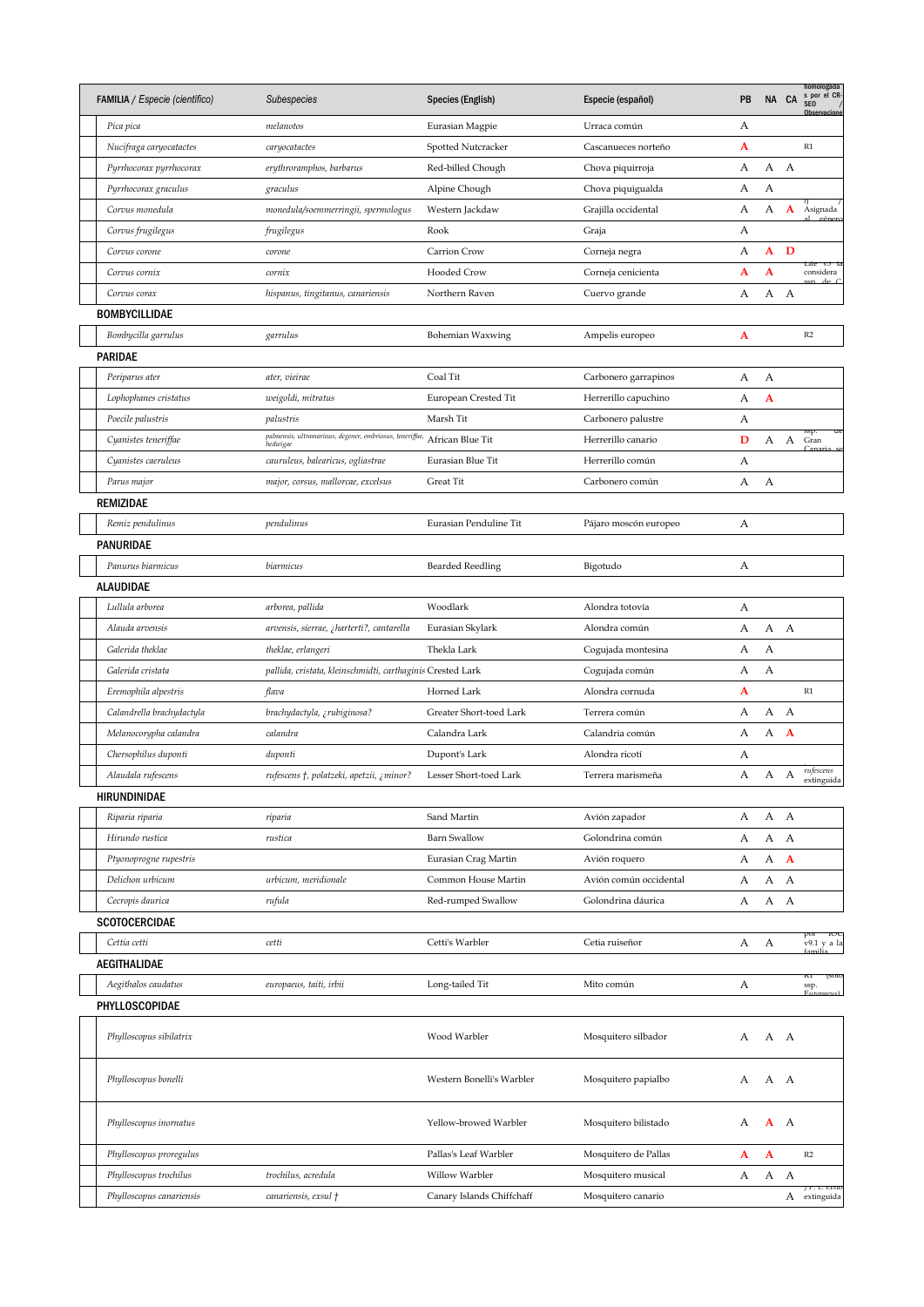| FAMILIA / Especie (científico) | Subespecies                                                    | Species (English)          | Especie (español)          | PB | NA CA      |              | homologada<br>s por el CR<br><b>SEO</b><br>Observacione |
|--------------------------------|----------------------------------------------------------------|----------------------------|----------------------------|----|------------|--------------|---------------------------------------------------------|
| Phylloscopus collybita         | abietinus, collybita, tristis                                  | Common Chiffchaff          | Mosquitero común           | А  | А          | А            | tristis<br>es<br>elevado a                              |
| Phylloscopus ibericus          |                                                                | Iberian Chiffchaff         | Mosquitero ibérico         | А  | А          |              |                                                         |
| Phylloscopus borealis          |                                                                | Arctic Warbler             | Mosquitero boreal          | A  |            |              | $\mathbb{R}1$                                           |
| <b>ACROCEPHALIDAE</b>          |                                                                |                            |                            |    |            |              |                                                         |
| Acrocephalus arundinaceus      | arundinaceus                                                   | Great Reed Warbler         | Carricero tordal           | A  | A <b>A</b> |              |                                                         |
| Acrocephalus melanopogon       | melanopogon                                                    | Moustached Warbler         | Carricerín real            | А  | A          |              |                                                         |
| Acrocephalus paludicola        |                                                                | Aquatic Warbler            | Carricerín cejudo          | А  | А          | $\mathbf{A}$ |                                                         |
| Acrocephalus schoenobaenus     |                                                                | Sedge Warbler              | Carricerín común           | А  | А          | A            |                                                         |
| Acrocephalus agricola          | <b>ASD</b>                                                     | Paddyfield Warbler         | Carricero agrícola         | A  |            |              | R2                                                      |
| Acrocephalus dumetorum         |                                                                | Blyth's Reed Warbler       | Carricero de Blyth         | A  |            |              | R1                                                      |
| Acrocephalus scirpaceus        | scirpaceus, ambiguus                                           | Common Reed Warbler        | Carricero común            | А  | А          | А            | una nueva<br>especie                                    |
| Acrocephalus palustris         |                                                                | Marsh Warbler              | Carricero políglota        | A  |            |              | $\mathbb{R}1$                                           |
| Iduna caligata                 |                                                                | <b>Booted Warbler</b>      | Zarcero escita             | A  |            |              | $\mathbb{R}1$                                           |
| Iduna pallida                  | ¿reiseri?                                                      | Eastern Olivaceous Warbler | Zarcero pálido             |    |            | A            | R1                                                      |
| Iduna opaca                    |                                                                | Western Olivaceous Warbler | Zarcero bereber            | А  | А          | $\mathbf{A}$ |                                                         |
| Hippolais polyglotta           |                                                                | Melodious Warbler          | Zarcero políglota          | А  | А          | A            |                                                         |
| Hippolais icterina             |                                                                | Icterine Warbler           | Zarcero icterino           | А  | A          | $\mathbf{A}$ |                                                         |
| <b>LOCUSTELLIDAE</b>           |                                                                |                            |                            |    |            |              |                                                         |
| Locustella naevia              | naevia                                                         | Common Grasshopper Warbler | Buscarla pintoja           | А  | А          | $\mathbf{A}$ |                                                         |
| Locustella fluviatilis         |                                                                | River Warbler              | Buscarla fluvial           | A  |            |              | R1                                                      |
| Locustella luscinioides        | luscinioides                                                   | Savi's Warbler             | Buscarla unicolor          | А  |            |              |                                                         |
| <b>CISTICOLIDAE</b>            |                                                                |                            |                            |    |            |              |                                                         |
| Cisticola juncidis             | cisticola                                                      | Zitting Cisticola          | Cistícola buitrón          | А  | A          |              |                                                         |
| <b>SYLVIIDAE</b>               |                                                                |                            |                            |    |            |              |                                                         |
| Sylvia atricapilla             | heineken, pauluccii, atricapilla                               | Eurasian Blackcap          | Curruca capirotada         | A  | A A        |              |                                                         |
| Sylvia borin                   | borin                                                          | Garden Warbler             | Curruca mosquitera         | A  | А          | А            |                                                         |
| Sylvia nisoria                 | nisoria                                                        | <b>Barred Warbler</b>      | Curruca gavilana           | A  |            |              | R1                                                      |
| Sylvia curruca                 | curruca, blythi/halimodendri                                   | Lesser Whitethroat         | Curruca zarcerilla         | A  |            |              | $A$ R <sub>2</sub>                                      |
| Sylvia hortensis               | hortensis                                                      | Western Orphean Warbler    | Curruca mirlona occidental | А  | A          | $\mathbf{A}$ |                                                         |
| Sylvia communis                | communis                                                       | Common Whitethroat         | Curruca zarcera            | А  | А          | $\mathbf{A}$ |                                                         |
| Sylvia undata                  | dartfordiensis, undata, toni                                   | Dartford Warbler           | Curruca rabilarga          | А  | А          |              |                                                         |
| Sylvia sarda                   |                                                                | Marmora's Warbler          | Curruca sarda              | A  |            |              | $\mathbb{R}1$                                           |
| Sylvia balearica               |                                                                | <b>Balearic Warbler</b>    | Curruca balear             | А  |            |              |                                                         |
| Sylvia conspicillata           | conspicillata, orbitalis                                       | Spectacled Warbler         | Curruca tomillera          | А  | A A        |              |                                                         |
|                                |                                                                |                            |                            |    |            |              | R1<br>(solo                                             |
| Sylvia cantillans              | cantillans, albistriata, iberiae, ¿inornata? Subalpine Warbler |                            | Curruca carrasqueña        | А  | A A        |              | sspp.<br>cantillans y<br>albistriata).                  |
| Sylvia subalpina               |                                                                | Moltoni's Warbler          | Curruca subalpina          | А  |            |              |                                                         |
| Sylvia melanocephala           | melanocephala, leucogastra                                     | Sardinian Warbler          | Curruca cabecinegra        | А  | A A        |              |                                                         |
| REGULIDAE                      |                                                                |                            |                            |    |            |              |                                                         |
| Regulus ignicapilla            | ignicapilla, balearicus                                        | Common Firecrest           | Reyezuelo listado          | А  | А          |              |                                                         |
| Regulus regulus                | regulus, teneriffae, ellenthalerae                             | Goldcrest                  | Reyezuelo sencillo         | А  |            | А            |                                                         |
| <b>TROGLODYTIDAE</b>           |                                                                |                            |                            |    |            |              |                                                         |
| Troglodytes troglodytes        | troglodytes, kabylorum                                         | Eurasian Wren              | Chochín paleártico         | А  | А          |              |                                                         |
| <b>SITTIDAE</b>                |                                                                |                            |                            |    |            |              |                                                         |
| Sitta europaea                 | caesia, hispaniensis                                           | Eurasian Nuthatch          | Trepador azul              | А  |            |              |                                                         |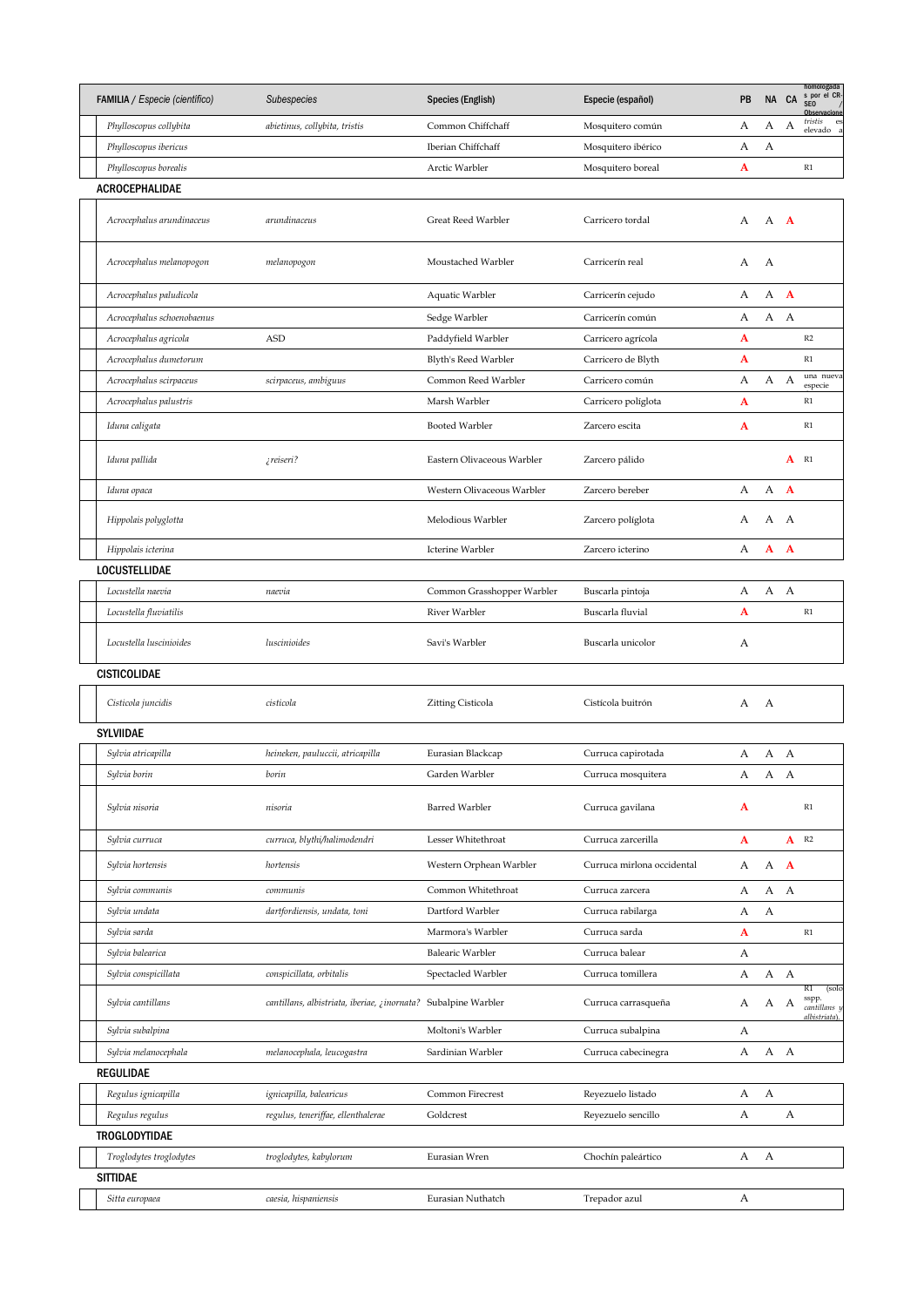| <b>FAMILIA</b> / Especie (científico) | Subespecies                                                 | Species (English)         | Especie (español)        | PB |     | NA CA              | homologada<br>s por el CR-<br>SE <sub>0</sub><br>Ohservacione |
|---------------------------------------|-------------------------------------------------------------|---------------------------|--------------------------|----|-----|--------------------|---------------------------------------------------------------|
| TICHODROMIDAE                         |                                                             |                           |                          |    |     |                    |                                                               |
| Tichodroma muraria                    | muraria                                                     | Wallcreeper               | Treparriscos             | А  |     |                    | Life v3 lo<br>incluye en                                      |
| <b>CERTHIDAE</b>                      |                                                             |                           |                          |    |     |                    |                                                               |
| Certhia familiaris                    | macrodactyla                                                | Eurasian Treecreeper      | Agateador euroasiático   | А  |     |                    |                                                               |
| Certhia brachydactyla                 | megarhynchos, brachydactyla,<br>mauritanica                 | Short-toed Treecreeper    | Agateador europeo        | А  | А   |                    |                                                               |
| <b>STURNIDAE</b>                      |                                                             |                           |                          |    |     |                    |                                                               |
| Pastor roseus                         |                                                             | Rosy Starling             | Estornino rosado         | A  |     | $A$ R <sub>2</sub> |                                                               |
| Sturnus vulgaris                      | vulgaris                                                    | Common Starling           | Estornino pinto          | А  | А   | А                  |                                                               |
| Sturnus unicolor                      |                                                             | Spotless Starling         | Estornino negro          | А  | А   | A                  |                                                               |
| <b>TURDIDAE</b>                       |                                                             |                           |                          |    |     |                    |                                                               |
| Zoothera aurea                        | <b>ASD</b>                                                  | White's Thrush            | Zorzal dorado de Siberia | B  |     |                    | R1                                                            |
|                                       |                                                             |                           |                          |    |     |                    |                                                               |
| Turdus torquatus                      | torquatus, alpestris                                        | Ring Ouzel                | Mirlo capiblanco         | А  | A A |                    |                                                               |
| Turdus merula                         | merula, cabrerae, mauritanicus                              | Common Blackbird          | Mirlo común              | А  | А   | A                  |                                                               |
|                                       |                                                             |                           |                          |    |     |                    |                                                               |
| Turdus pilaris                        |                                                             | Fieldfare                 | Zorzal real              | А  | А   | A                  |                                                               |
|                                       |                                                             |                           |                          |    |     |                    |                                                               |
| Turdus iliacus                        | coburni, iliacus                                            | Redwing                   | Zorzal alirrojo          | А  | А   | A                  |                                                               |
|                                       |                                                             |                           |                          |    |     |                    |                                                               |
| Turdus philomelos                     | philomelos, clarkei                                         | Song Thrush               | Zorzal común             | А  | А   | A                  |                                                               |
| Turdus viscivorus                     | viscivorus                                                  | Mistle Thrush             | Zorzal charlo            | А  | А   | $\mathbf{A}$       |                                                               |
| <b>MUSCICAPIDAE</b>                   |                                                             |                           |                          |    |     |                    |                                                               |
| Cercotrichas galactotes               | galactotes                                                  | Rufous-tailed Scrub Robin | Alzacola rojizo          | А  | А   | $\mathbf{A}$       |                                                               |
| Muscicapa striata                     | striata, balearica                                          | Spotted Flycatcher        | Papamoscas gris          | А  | А   | А                  | especie<br>denomina                                           |
| Erithacus rubecula                    | melophilus, rubecula, superbus                              | European Robin            | Petirrojo europeo        | А  | А   | А                  | por<br>Shirihai &                                             |
| Luscinia svecica                      | svecica, namnetum, cyanecula, azuricollis Bluethroat        |                           | Ruiseñor pechiazul       | А  | А   | $\mathbf{A}$       | ar generc<br>Cyanecula                                        |
| Luscinia megarhynchos                 | megarhynchos                                                | Common Nightingale        | Ruiseñor común           | А  | А   | А                  |                                                               |
| Tarsiger cyanurus                     |                                                             | Red-flanked Bluetail      | Ruiseñor coliazul        | A  |     |                    | R1                                                            |
| Ficedula hypoleuca                    | hypoleuca, iberiae                                          | European Pied Flycatcher  | Papamoscas cerrojillo    | А  | А   | А                  |                                                               |
| Ficedula albicollis                   |                                                             | Collared Flycatcher       | Papamoscas acollarado    | A  |     | $\mathbf{A}$       | R2                                                            |
| Ficedula parva                        |                                                             | Red-breasted Flycatcher   | Papamoscas papirrojo     | A  | A   | $\mathbf{A}$       | R <sub>2</sub>                                                |
| Phoenicurus ochruros                  | gibraltariensis                                             | <b>Black Redstart</b>     | Colirrojo tizón          | А  | А   | А                  |                                                               |
|                                       |                                                             |                           |                          |    |     |                    |                                                               |
| Phoenicurus phoenicurus               | phoenicurus                                                 | Common Redstart           | Colirrojo real           | A  | А   | А                  |                                                               |
| Monticola saxatilis                   |                                                             | Common Rock Thrush        | Roquero rojo             | А  | А   | $\mathbf{A}$       |                                                               |
| Monticola solitarius                  | solitarius                                                  | <b>Blue Rock Thrush</b>   | Roquero solitario        | А  | А   | $\mathbf{A}$       |                                                               |
| Saxicola rubetra                      |                                                             | Whinchat                  | Tarabilla norteña        | А  | A   | А                  | S.<br>d.                                                      |
| Saxicola dacotiae                     | dacotiae, murielae †                                        | Canary Islands Stonechat  | Tarabilla canaria        |    |     | А                  | murielae<br>extinguida                                        |
| Saxicola rubicola                     | hibernans, rubicola                                         | European Stonechat        | Tarabilla europea        | А  | А   | А                  | incluye<br>también                                            |
| Saxicola maurus                       | hemprichii, maurus/stejnegeri                               | Siberian Stonechat        | Tarabilla siberiana      | A  |     | A                  | los taxopos<br>incluye los<br>taxones                         |
| Oenanthe oenanthe                     | leucorhoa, oenanthe, libanotica, seebohmi Northern Wheatear |                           | Collalba gris            | А  | А   | A                  | seevonmi es<br>elevado a                                      |
| Oenanthe isabellina                   |                                                             | Isabelline Wheatear       | Collalba isabel          | A  |     | $\mathbf{A}$       | $rncio$ (O<br>R2                                              |
| Oenanthe hispanica                    | hispanica, melanoleuca                                      | Black-eared Wheatear      | Collalba rubia           | А  | А   | A                  | ssp.<br>Melanoleuc                                            |
| Oenanthe leucura                      | leucura, riggenbachi                                        | <b>Black Wheatear</b>     | Collalba negra           | А  | А   |                    |                                                               |
| <b>CINCLIDAE</b>                      |                                                             |                           |                          |    |     |                    |                                                               |
|                                       |                                                             |                           |                          |    |     |                    |                                                               |
| Cinclus cinclus                       | cinclus, aquaticus                                          | White-throated Dipper     | Mirlo acuático europeo   | А  |     |                    |                                                               |
| PASSERIDAE                            |                                                             |                           |                          |    |     |                    |                                                               |
| Passer domesticus                     | domesticus, balearoibericus, tingitanus                     | House Sparrow             | Gorrión común            | А  | А   | E1                 |                                                               |
| Passer hispaniolensis                 | hispaniolensis                                              | Spanish Sparrow           | Gorrión moruno           | А  | А   | A                  |                                                               |
| Passer montanus                       | montanus                                                    | Eurasian Tree Sparrow     | Gorrión molinero         | А  |     | A E1               |                                                               |
| Petronia petronia                     | petronia, barbara                                           | Rock Sparrow              | Gorrión chillón          | А  | А   | A                  |                                                               |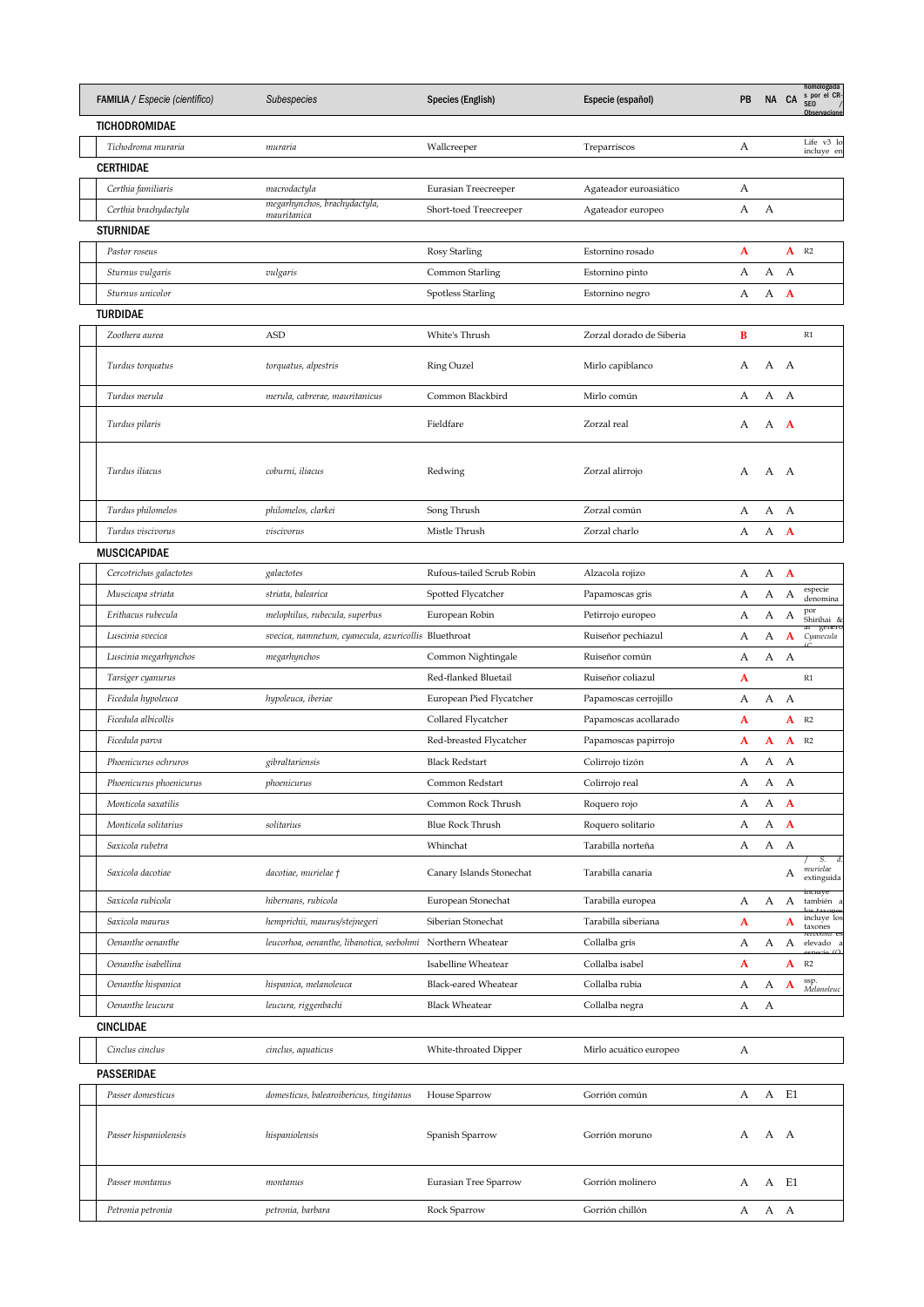| FAMILIA / Especie (científico) | Subespecies                                                       | Species (English)           | Especie (español)           | PB |                           | NA CA               | homologada<br>s por el CR-<br>SEO<br>Observacione |
|--------------------------------|-------------------------------------------------------------------|-----------------------------|-----------------------------|----|---------------------------|---------------------|---------------------------------------------------|
| Montifringilla nivalis         | nivalis                                                           | White-winged Snowfinch      | Gorrión alpino              | А  |                           |                     |                                                   |
| PRUNELLIDAE                    |                                                                   |                             |                             |    |                           |                     |                                                   |
| Prunella collaris              | collaris                                                          | Alpine Accentor             | Acentor alpino              | А  |                           |                     |                                                   |
| Prunella modularis             | modularis, mabbotti                                               | Dunnock                     | Acentor común               | А  | А                         | $\mathbf{A}$        |                                                   |
| MOTACILLIDAE                   |                                                                   |                             |                             |    |                           |                     |                                                   |
| Motacilla flava                | flavissima, flava, iberiae, cinereocapilla,<br>feldegg, thunbergi | Western Yellow Wagtail      | Lavandera boyera            | А  |                           | A A ssp.            | R2<br>(solo<br>Feldegg).                          |
| Motacilla citreola             | citreola                                                          | Citrine Wagtail             | Lavandera cetrina           | А  |                           | A                   |                                                   |
| Motacilla cinerea              | cinerea, canariensis                                              | Grey Wagtail                | Lavandera cascadeña         | А  | А                         | А                   | canariensis,                                      |
| Motacilla alba                 | yarrellii, alba, subpersonata                                     | White Wagtail               | Lavandera blanca            | А  | А                         |                     | siguiendo<br>aer norte<br>A de África);           |
| Anthus richardi                |                                                                   | Richard's Pipit             | Bisbita de Richard          | А  |                           | A                   |                                                   |
| Anthus campestris              |                                                                   | Tawny Pipit                 | Bisbita campestre           | А  | A                         | A                   |                                                   |
| Anthus pratensis               |                                                                   | Meadow Pipit                | Bisbita pratense            | А  | А                         | A                   |                                                   |
| Anthus trivialis               | trivialis                                                         | Tree Pipit                  | Bisbita arbóreo             | А  | A A                       |                     |                                                   |
| Anthus cervinus                |                                                                   | Red-throated Pipit          | Bisbita gorgirrojo          | А  |                           | А                   |                                                   |
| Anthus spinoletta              | spinoletta                                                        | Water Pipit                 | Bisbita alpino              | А  | А                         | $\mathbf{A}$        |                                                   |
| Anthus petrosus                | littoralis                                                        | Eurasian Rock Pipit         | Bisbita costero             | А  |                           | A                   |                                                   |
| Anthus berthelotii             | berthelotii                                                       | Berthelot's Pipit           | Bisbita caminero            |    |                           |                     | siguienao<br>A a Illera et                        |
| FRINGILLIDAE                   |                                                                   |                             |                             |    |                           |                     | $1.0007 \times$                                   |
| Fringilla coelebs              | coelebs, africana, canariensis, bakeri,<br>ombriosa, palmae       | Common Chaffinch            | Pinzón vulgar               | А  | А                         |                     | africana,<br>A excepto                            |
| Fringilla teydea               |                                                                   | Tenerife Blue Chaffinch     | Pinzón azul de Tenerife     |    |                           | А                   |                                                   |
| Fringilla polatzeki            |                                                                   | Gran Canaria Blue Chaffinch | Pinzón azul de Gran Canaria |    |                           | Α                   |                                                   |
| Fringilla montifringilla       |                                                                   | Brambling                   | Pinzón real                 | А  | A                         | (i)<br>$\mathbf{A}$ |                                                   |
| Coccothraustes coccothraustes  | coccothraustes, buvryi                                            | Hawfinch                    | Picogordo común             | А  | А                         | $\mathbf{A}$        |                                                   |
| Pyrrhula pyrrhula              | europaea, iberiae                                                 | Eurasian Bullfinch          | Camachuelo común            | А  | A                         |                     |                                                   |
| Bucanetes githagineus          | amantum, zedlitzi                                                 | Trumpeter Finch             | Camachuelo trompetero       | А  | A                         | A                   |                                                   |
| Carpodacus erythrinus          | erythrinus                                                        | Common Rosefinch            | Camachuelo carminoso        | A  | A                         | $A$ R <sub>2</sub>  |                                                   |
| Chloris chloris                | chloris, aurantiiventris, vanmarli                                | European Greenfinch         | Verderón común              | А  | A A                       |                     |                                                   |
| Linaria flavirostris           | <b>ASD</b>                                                        | Twite                       | Pardillo piquigualdo        | A  |                           |                     | R1                                                |
| Linaria cannabina              | cannabina, mediterranea, meadewaldoi,<br>harterti                 | Common Linnet               | Pardillo común              | А  |                           | A A                 |                                                   |
| Acanthis flammea               | flammea, cabaret                                                  | Redpoll                     | Pardillo norteño            | A  | $\boldsymbol{\mathsf{A}}$ |                     | E1<br>taxón<br>cabaret es                         |
| Loxia curvirostra              | curvirostra, balearica, poliogyna                                 | Red Crossbill               | Piquituerto común           | А  | А                         | $\mathbf{A}$        |                                                   |
| Carduelis carduelis            | britannica, carduelis, parva                                      | European Goldfinch          | Jilguero europeo            | А  | А                         | A                   |                                                   |
| Carduelis citrinella           |                                                                   | Citril Finch                | Verderón serrano            | А  | A                         |                     |                                                   |
| Serinus serinus                |                                                                   | European Serin              | Serín verdecillo            | А  | A A                       |                     |                                                   |
| Serinus canaria                |                                                                   | <b>Atlantic Canary</b>      | Serín canario               |    |                           | А                   |                                                   |
| Spinus spinus                  |                                                                   | Eurasian Siskin             | Jilguero lúgano             | А  | А                         | A                   |                                                   |
| CALCARIIDAE                    |                                                                   |                             |                             |    |                           |                     |                                                   |
| Calcarius lapponicus           | lapponicus                                                        | Lapland Longspur            | Escribano lapón             | A  |                           |                     | $A$ R <sub>2</sub>                                |
| Plectrophenax nivalis          | nivalis, insulae                                                  | Snow Bunting                | Escribano nival             | А  | A                         | $\mathbf{A}$        |                                                   |
| <b>EMBERIZIDAE</b>             |                                                                   |                             |                             |    |                           |                     |                                                   |
| Emberiza calandra              | calandra                                                          | Corn Bunting                | Escribano triguero          | А  |                           | A A                 |                                                   |
| Emberiza citrinella            | citrinella                                                        | Yellowhammer                | Escribano cerillo           | А  | $\mathbf{A}$              |                     |                                                   |
| Emberiza leucocephalos         | ¿leucocephalos?                                                   | Pine Bunting                | Escribano cabeciblanco      | A  |                           |                     | $\mathbb{R}1$                                     |